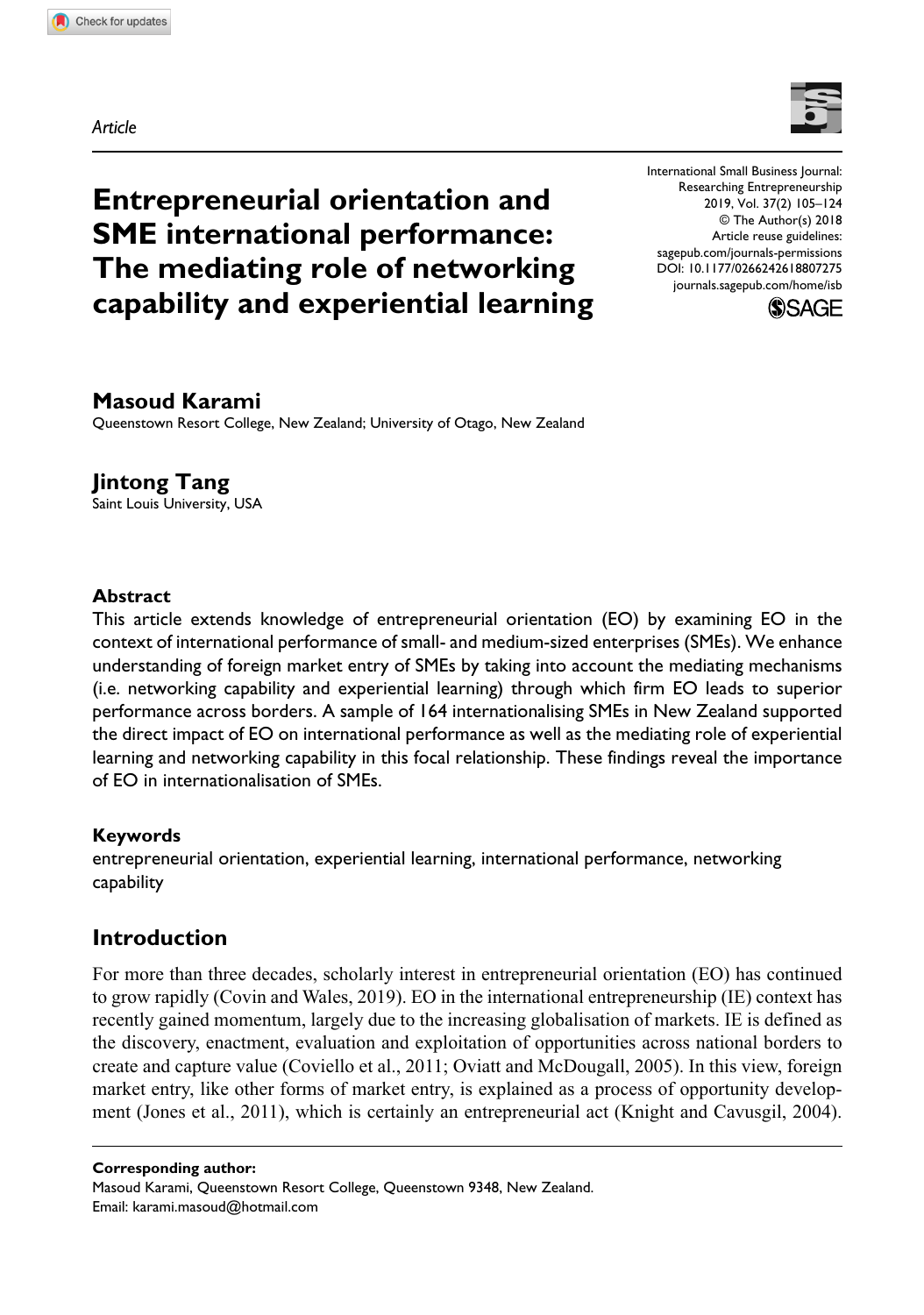EO, defined as the firm's strategic posture relating to the processes and decision-making activities that lead to new market entry (Lumpkin and Dess, 1996), plays a particularly critical role because entering a foreign market requires a completely different mindset and a business model that enhances the firms capability to adapt to new environments (Khanna, 2014).

However, gaps exist in current research on EO in IE. First, while much research has examined the role of EO for cross-border entry of large established multinationals, little research has investigated the utility of EO for international performance of small- and medium-sized enterprises (SMEs) (Gupta and Batra, 2016). Compared with larger corporations, SMEs suffer from liabilities of newness and smallness (Aldrich and Auster, 1986), limited resources (Tang et al., 2017) and lack of internationalisation experience (Galkina and Chetty, 2015; Johanson and Vahlne, 2009). These liabilities become more salient when SMEs struggle to improve their international performance, particularly for small economies (Rochford, 2010) in a distant country away from the world's major markets (Scott-Kennel, 2013), such as in New Zealand in which SMEs account for 97% of all enterprises (Ministry of Business, Innovation and Employment (MBIE), 2016). As New Zealand is highly reliant on these SMEs to gain competitive advantages in the international market (Chetty et al., 2018), how EO helps these SMEs create and capture value in foreign markets deserves more research attention.

Second, given the importance of EO in the IE context (Jones and Coviello, 2005), however, 'firms with high EO are likely to produce a distribution of outcomes, ranging from *home runs* to *total losses*' (Wales, 2016: 5), that is, EO is not always associated with successful performance. Assuming a direct association between EO and international performance seems theoretically simplistic and practically useless (Wales, 2016; Wales et al., 2013, 2015; Wiklund and Shepherd, 2011). Thus, a deeper understanding of the impact of EO on international performance will be gained by comprehending the process through which the effect takes place. In this regard, research has yet to identify factors which help internationalising SMEs in managing the variance in performance and therefore shifting towards more successful performance.

This article attempts to address these gaps by surveying SMEs in New Zealand to investigate potential mechanisms through which EO influences the international performance of SMEs. In this regard, IE literature suggests experiential learning (Baum et al., 2000; De Clercq et al., 2005) and networking capability (Galkina and Chetty, 2015; Johanson and Vahlne, 2009) as two established factors leading to the successful internationalisation of SMEs. Networking capability refers to the ability of the firms to 'develop and utilize inter-organizational relationships to gain access to various resources held by others' (McGrath and O'Toole, 2014: 897). Experiential learning refers to the process of transforming firm experiences into applied knowledge, particularly through reflections upon both local and international experiences (Eriksson et al., 1997). These factors can provide SMEs with much-needed knowledge and complementary resources, and therefore, facilitate their adaptation to the international context (Vahlne and Johanson, 2017).

In order to compete in the international context, first and foremost, SMEs need to enhance their contextual intelligence – the ability to understand the limits of their knowledge and to adapt that knowledge to foreign markets (Khanna, 2015). Unfortunately, 'mental models often persist unaltered' (Khanna, 2015: 181), and internationalisation is an iterative process in which entrepreneurial firms rarely get their internationalisation efforts right on their first iteration. Under such circumstances, EO will play an important role to help SMEs adapt their mental models to better fit the foreign markets (hence improve their international performance) because EO often encourages firms to seek creative ideas and solutions for new market entry (Lumpkin and Dess, 1996). Furthermore, research suggests that EO facilitates a firm's understanding that they *know less than they think they know* (Khanna, 2015). Therefore, higher EO motivates firms to be humbler rather than more contented with their achievements. As a result, higher EO firms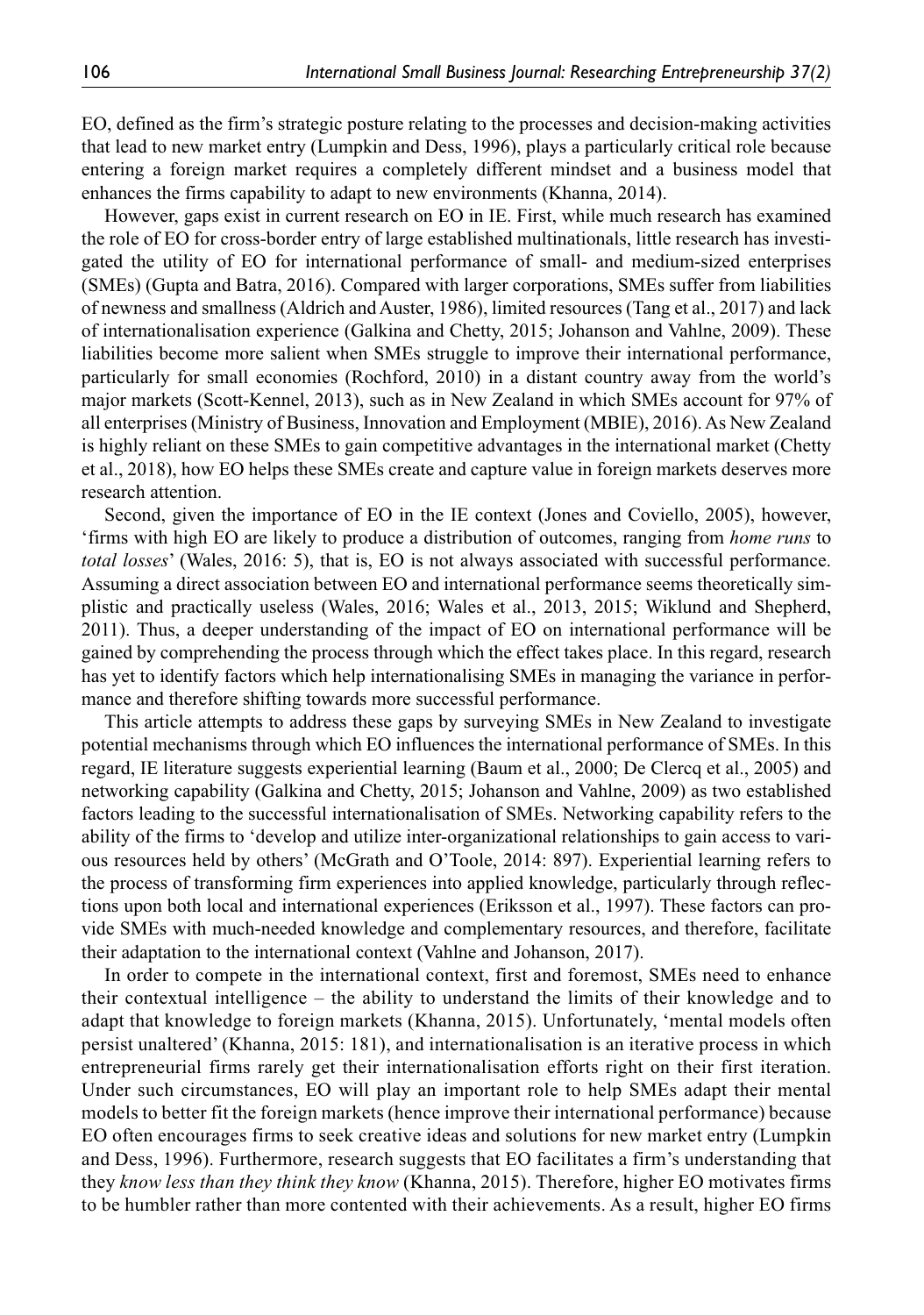will strive to gain more knowledge and information in the foreign market and to better adapt to the foreign market through accelerating their networking activities (e.g. networking capability) and learning from their own experiences as well as experiences of other members in their networks (e.g. experiential learning).

EO scholars also highlight that, although less explored, both networking capabilities and organisational learning are causal paths through which EO influences various organisational outcomes (Wales et al., 2013). Thus, in this article, we explore how EO as a posture-based entrepreneurial strategic orientation (Lumpkin and Dess, 1996) leads to greater SME international performance through networking and experiential learning. Capturing this indirect relationship between EO and international performance can provide substantial theoretical implications for how we theorise EO (Wales, 2016; Wales et al., 2015; Wiklund and Shepherd, 2011) in the IE context.

## **Theory and hypotheses**

#### *EO and SME international performance*

Scholars have investigated internationalisation as an entrepreneurial act of identifying and exploiting international opportunities (Coviello et al., 2011; Johanson and Vahlne, 2009). Within the IE literature, a consensus exists that international opportunities are developed in pursuit of competitive advantages and better performance (Coviello et al., 2011). Considering that internationalisation usually takes place in an uncertain environment (Sarasvathy et al., 2014), EO accelerates a firm's opportunity-seeking behaviours in the internationalisation context (Covin and Miller, 2014) because it engages firms in 'uncertain, entrepreneurial activities over time' (Wales, 2016: 4). Indeed, EO reflects how exploration and exploitation of market opportunities drive the growth objectives of the firms (Baker and Sinkula, 2009). Thus, it would be particularly pertinent to investigate the link between EO and international performance (Brouthers et al., 2015).

IE scholars have approached EO from two perspectives. While some scholars have studied the traditional EO construct in the internationalisation context, others have considered international EO (IEO) as a distinct construct and defined IEO as the 'behavior elements of a global orientation' that 'captures top managements propensity for risk taking, innovativeness, and pro-activeness' (Freeman and Cavusgil, 2007: 3). As indicated by Covin and Miller (2014), 'IEO is, in essence, a subcategory of EO that shares the core elements of the broader EO construct yet includes an additional distinguishing element – namely, an "international" emphasis' (p. 14). Covin and Miller (2014) further suggest that 'neither body of research is inherently superior to the other as far as the validity of the research design is concerned' (p. 14). Hence, in this study, we follow the traditional, and more established, approach to studying EO and treating internationalisation as a context in which EO is manifested (Covin and Miller, 2014).

A large body of research reveals that EO has positive impact on firm growth, profitability, innovation, and overall performance (Wales et al., 2013), particularly for SMEs (Tang et al., 2017; Thanos et al., 2017). This positive impact holds true in the context of IE as well (Wales et al., 2015). For instance, previous studies offer evidence that EO influences the degree of internationalisation (Javalgi and Todd, 2011), export performance (Mostafa et al., 2006) and overall international performance (Frishammar and Andersson, 2009; Jantunen et al., 2005). In addition, (Thanos et al., 2017) found that IEO stimulates international opportunity exploration and exploitation, and that EO is particularly important for firms to tap into potential opportunities in highly hostile environments.

Existing research suggests that introducing factors that help firms decrease variance in performance by explaining the mechanisms through which a firm's EO can result in high success are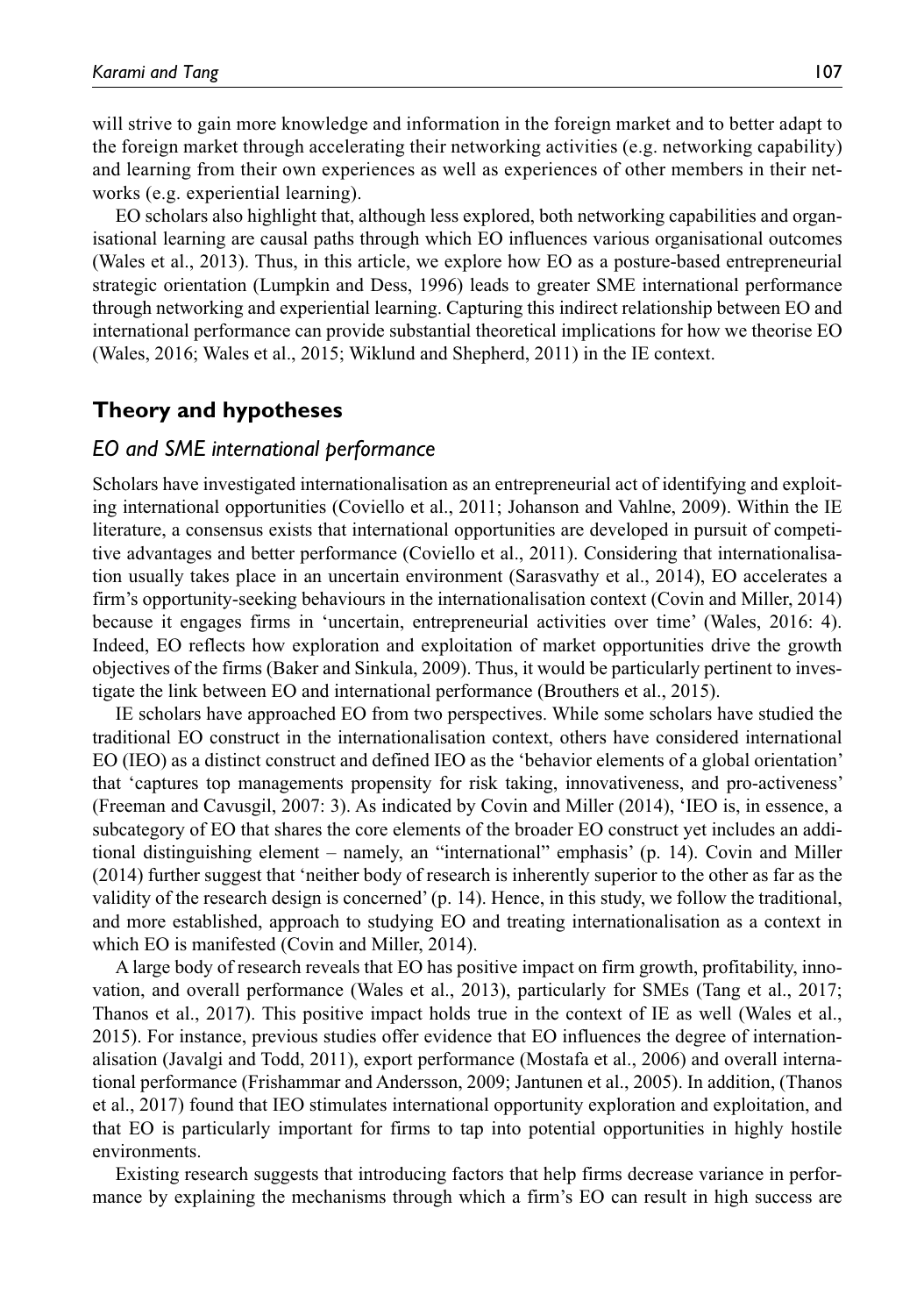important steps in improving EO theorising (Wales, 2016; Wiklund and Shepherd, 2011). In this vein, existing research has investigated several mediation mechanisms, such as network strategies (Stam and Elfring, 2006); engendering business strategies (Knight and Cavusgil, 2004); the scope and scale of born global strategies (Kuivalainen et al., 2007); and learning (Zou and Ghauri, 2010). Building upon this line of research and in response to a call for examining the mechanisms through which EO relates to firm performance across borders (De Clercq et al., 2005), this research considers networking capability and experiential learning as two important mechanisms for the EO– international performance relationship by digging deeper to unearth the connection between these constructs in the context of SME internationalisation.

### *EO, networking capability and international performance*

Networking capability has been considered a critical factor in the internationalisation of SMEs due to their limited resources and lack of foreign market entry experience (Galkina and Chetty, 2015; Johanson and Vahlne, 2009). However, conflicting arguments exist in the literature. For example, Gabrielsson and Gabrielsson (2013) posit that there is an over emphasis on the role of networking in internationalisation of firms, and (Nummela et al., 2004) suggest that having an extended network of relationships decreases the speed of internationalisation.

IE literature suggests that our understanding of the internationalisation process will be enriched by addressing 'the impact of the firms' role and position within a network of relationships' (Coviello and Munro, 1995: 58). Business network ties refer to 'the relationships entrepreneurs develop with customers, suppliers, and competitors in an industry' (Boso et al., 2013: 713). According to the network view, internationalisation is no more the matter of overcoming the liability of foreignness; instead, it is the matter of overcoming the liability of outsidership from related networks. By entering related networks, SMEs can alleviate such liabilities, as close and lasting relationships inside related networks function as a social exchange process which increases the joint productivity of internationalisation efforts through knowledge accumulation, trust building and commitment development (Nahapiet and Ghoshal, 1998).

By connecting with international knowledge and interacting with firms operating in specific countries (Johanson and Vahlne, 2009; Schweizer et al., 2010), SMEs gain localised advice, complementary resources and therefore implement their entrepreneurial activities more rapidly (Boso et al., 2013; Fernhaber and Li, 2013). Resource and market intelligence sharing can further optimise resource exchange and decrease the risk of failure in foreign markets (Chen and Jaw, 2014) as well as facilitate inter-firm collaboration (Walter et al., 2006). Prior research found that networking with local partners during the internationalisation process boosted the international performance of SMEs (Lu and Beamish, 2001).

By now, we have argued that both EO and networking capability enhance SME international performance. We further propose that EO enhances SME international performance through its effect on networking capability. SMEs with a high EO are more proactive in the search for foreign market entry opportunities (Jantunen et al., 2005). They are more alert and prepared for opportunity recognition (Johanson and Vahlne, 2009). As EO prompts firms to be more risk-taking and open in their relationships, high EO SMEs are eager to join related networks in foreign markets to gain better access to complementary resources and knowledge, build mutual trust and develop commitment between partners, which in turn will help them pursue opportunities across borders (Johanson and Vahlne, 2006). As posited by Johanson and Vahlne (2009), 'opportunities are likely to emerge as a consequence of the privileged knowledge that two partners develop during their interaction' (p. 1419). All in all, SMEs with higher EO will be better able to overcome their liabilities and compete in foreign markets successfully through developing the related networks and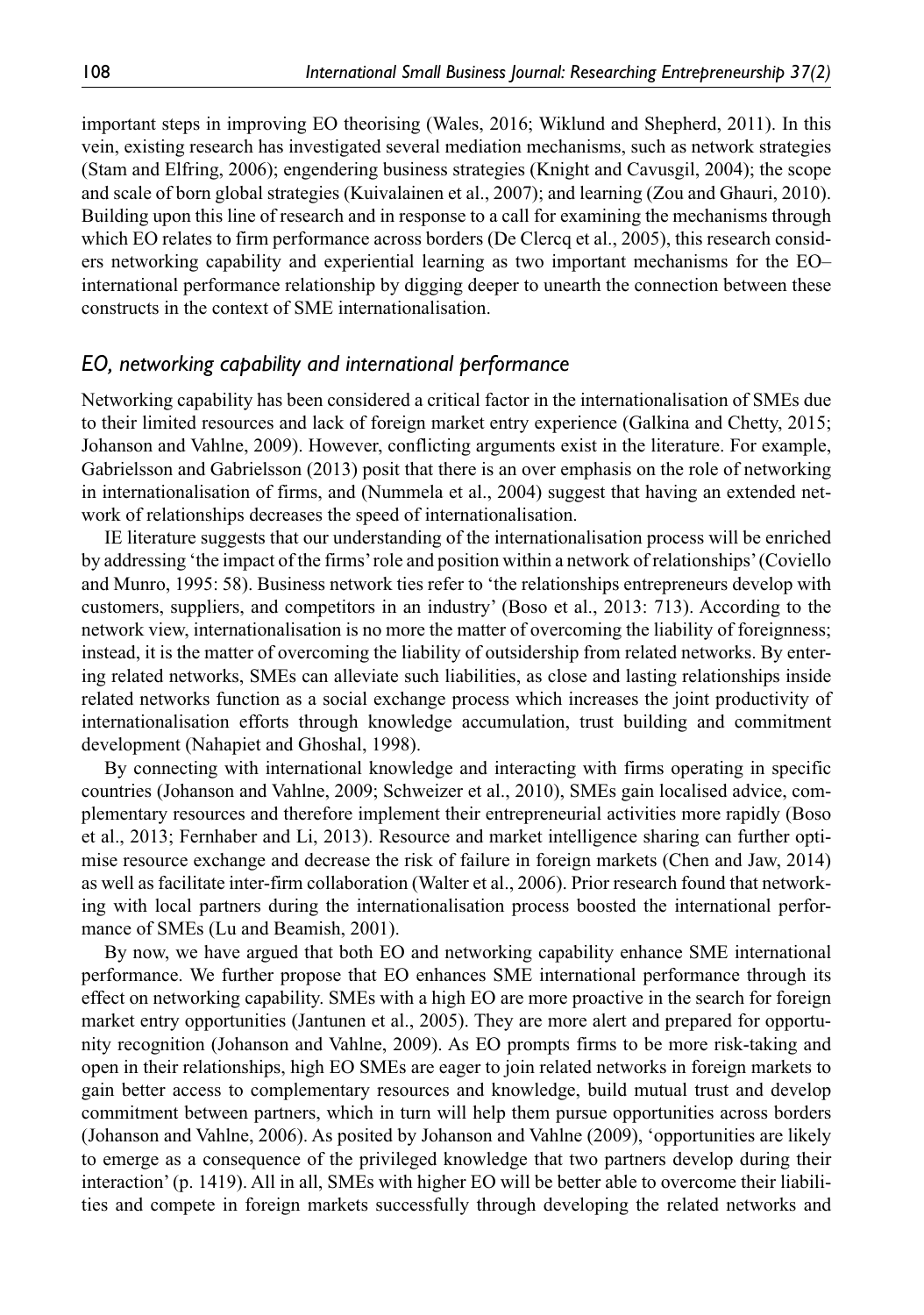strengthening their position in networks (Brouthers et al., 2015; Forsgren, 2016). Based on the reasoning above, we propose that EO increases international performance of SMEs through the mechanism of networking:

*Hypothesis 1*. Networking capability mediates the relationship between EO and international performance of SMEs.

### *EO, experiential learning and international performance*

Experiential learning occurs through reflections upon experiences, assumptions and beliefs (Eriksson et al., 1997). It is the result of direct experience of the firm which can be acquired through (un)intentional, (un)systematic efforts (Huber, 1991). Prior EO research has examined the role of organisational learning in linking EO with performance (e.g. Wang, 2008). In our study, we focus on experiential learning because it helps firms shape their distribution of outcomes to be more favourable (Wiklund and Shepherd, 2011) as entrepreneurial firms learn how to cope with failure through their life and work experience (Politis and Gabrielsson, 2009). Experiential learning is particularly crucial for the IE context, perhaps due to the high uncertainty in this environment which derived from lack of information in unfamiliar markets (Baum et al., 2000). When facing insufficient information and environmental uncertainty, SMEs learn by reflecting on their own experiences and the experience of other members in their network to reduce uncertainty (Baum et al., 2000; Cope, 2011).

We propose that experiential learning has a positive impact on international performance of SMEs. It is argued in the organisational literature that 'learning generally increases average performance' (Levinthal and March, 1993: 106). As noted by Baum et al. (2000), international market expansion 'can be understood as a product of organizational learning by boundedly rational decision makers whose attention, search, and choice are shaped by their organizations' experience' (p. 767). Firms learning capability facilitates experimentation, risk-taking, interaction within the context and collaborative decision-making, thereby increasing internationalisation experience (Bruneel et al., 2010; Levinthal and March, 1993) and overall improving the international performance of firms (Fernández-Mesa and Alegre, 2015).

Accordingly, foreign market entry can be seen as a learning process in which internationalising firms experientially learn how to build trust and develop commitments as a precondition of international opportunity exploration (Johanson and Vahlne, 2011; Schweizer et al., 2010). Reflecting on international experiences helps firms realise limits of their existing knowledge on other contexts and adapt their knowledge to different environments (Khanna, 2014). As knowledge about different aspects of business and management plays out differently in different countries, existing knowledge will not automatically translate into successful entry to every foreign market. Therefore, internationalising firms have to revise their assumptions about foreign markets and key resources, and adapt their operation models by experimenting with new market entry strategies (Khanna, 2014). They can achieve this adaptation with reflective thinking, that is, rethinking experiences, including both grand experiences of deals and disasters, and everyday experiences of minor actions (Gosling and Mintzberg, 2003). This continuous experiential learning facilitates the successful start-up as well as managing existing ventures for better performance (Politis, 2005).

As a case on point, Metro Cash & Carry, a German wholesaler, successfully entered markets of Western Europe, Eastern Europe, Russia, China and India through learning from each market entry experience (Khanna, 2015). Operating in diverse international markets requires unique technological knowledge in each market (Zahra et al., 2000). However, in order to succeed in these foreign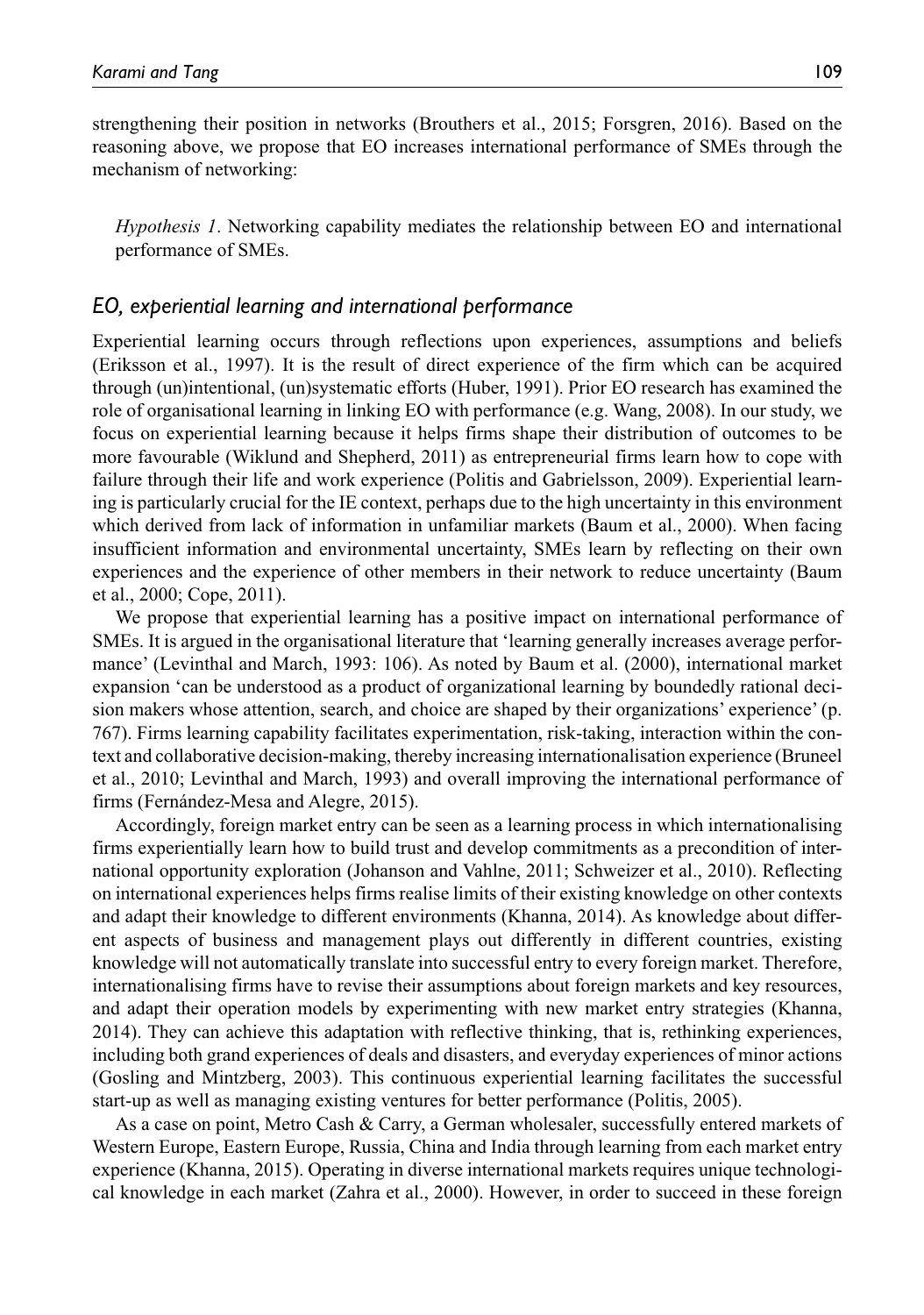markets, Metro Cash & Carry has moved far beyond an understanding of what technology is used in which country to subtler areas as diverse as 'intellectual property rights, aesthetic preferences, attitudes toward power, beliefs about the free market, and even religious difference' (Khanna, 2014: 61). This continuous learning from each foreign market experience has contributed to superb performance of Metro Cash & Carry across nations.

By now, we have argued that both EO and experiential learning enhance SME international performance. We further propose that EO enhances SME international performance through its effect on experiential learning. EO scholars suggest that EO can be better understood through learning theory (Covin and Lumpkin, 2011). As noted by Smilor (1997), 'effective entrepreneurs are exceptional learners. They learn from everything. They learn from customers, suppliers, and especially competitors' (p. 344). Exploring new markets and experimenting with new products all accelerate learning of the firms (Anderson et al., 2009) and nurtures values of learning and openmindedness within the firm (Wang, 2008). That is, firms with a higher EO have a greater inclination towards learning (Sapienza et al., 2005) and thus, are better able to utilise experience as vital means to searching for novel ideas and solutions as well as to developing competitive advantages. Prior literature also suggests that EO stimulates experiential learning from both domestic and international experiences (De Clercq et al., 2005; Wales et al., 2015) as a continuous process. Taking the above reasoning and evidence together, we argue that EO engages firms with experiential learning to overcome perceived uncertainty and adapt properly to the foreign environments, which, in turn, increases SME international performance:

*Hypothesis 2*. Experiential learning mediates the relationship between EO and international performance of SMEs.

# **Methodology**

### *Sample and data collection*

In order to test our hypotheses, this study draws on data collected from manufacturing SMEs in New Zealand (NZ). SMEs play a critical role in NZ economy. According to the NZ MBIE (2016), SMEs account for 97% of the country's firms and contribute to 26% of the country's gross domestic production. The NZ Ministry of Economic Development defines firms with fewer than 200 employees as SMEs. For the purpose of this research, we have considered SMEs that have already entered a foreign market. Following these criteria, we used Kompass Database to identify internationalising SMEs in different manufacturing industries across the country. In addition, we evaluated the websites of the firms and telephoned these firms to screen out those with no current international activities and those who were subsidiaries of other international firms. As a result, our targeted sample reached 820 firms. Of these 820 firms, 560 firms did not participate in the survey because of reasons such as having no interest in the research topic, or being overloaded by business activities. Among the 260 firms who agreed to respond to our survey, 96 cases did not start nor submit the survey after three reminders. Thus, our final sample consisted of 164 complete responses.

The data collection began in September 2016 and concluded in February 2017. We surveyed founders or top executives in charge of the firm's international business (IB) since they are the most knowledgeable about their international activities of firms. The survey was created via Qualtrics and administered online, as an online survey can control for the risk of unrepresentative samples (Sills and Song, 2002). We applied several techniques to improve the response rate. Simply, we followed the rationale of social exchange theory to motivate respondents in terms of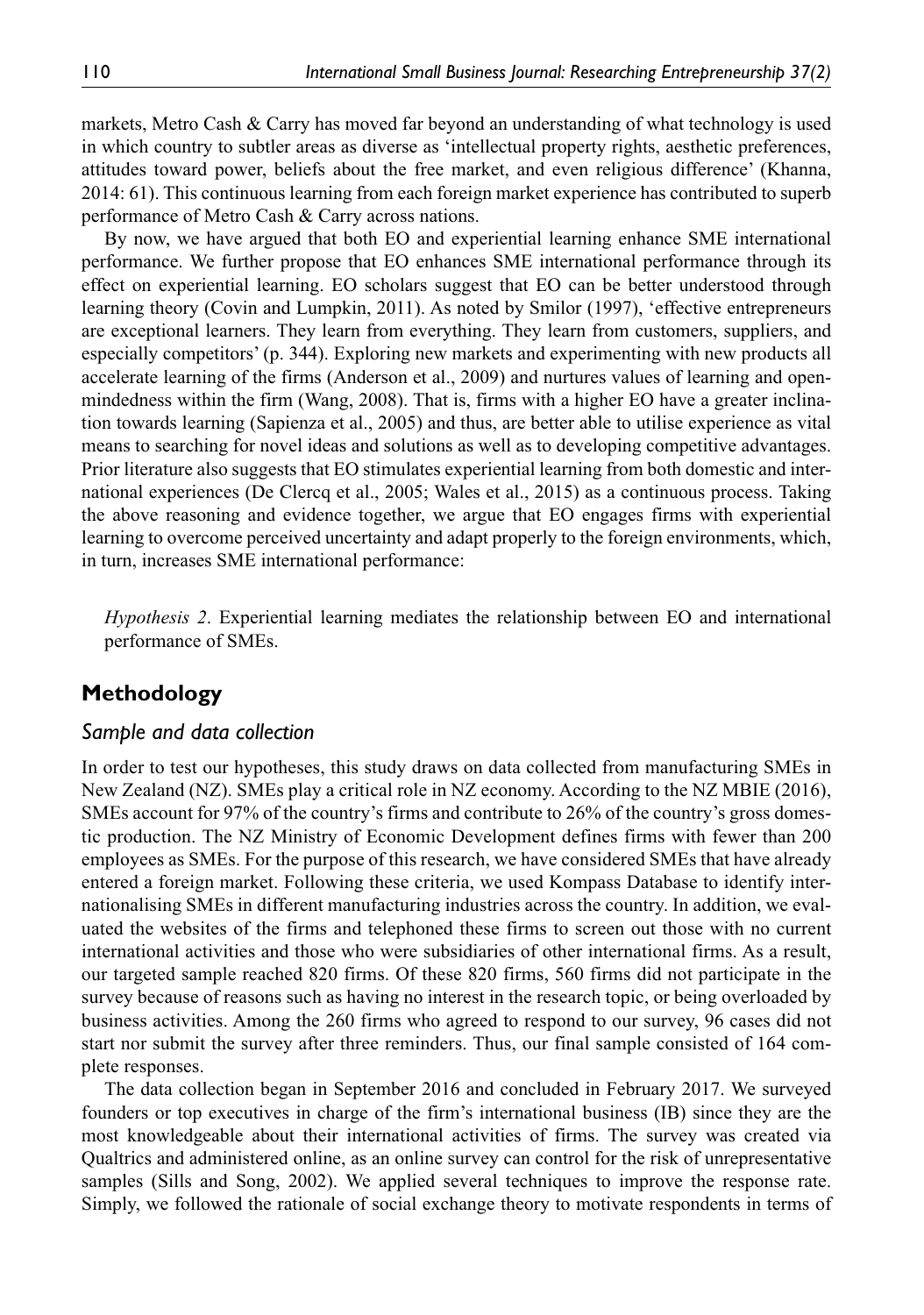perceived costs and benefits (Dillman, 1991). First, pre-notice emails were sent before the link to the online survey was distributed to ensure that our respondents did not consider the email as unsolicited (Sheehan and Hoy, 1999). We followed up with telephone calls to check if respondents received the pre-notice emails and whether they were interested to respond to the survey. After receiving their approval, we emailed the online survey presented in both desktop and mobile versions for the convenience of respondents. We also sent out follow-up emails four weeks and seven weeks afterwards to non-respondents. Second, we assured confidentiality of respondents by confirming that only aggregate findings (rather than findings related to any single firm) would be published (Sills and Song, 2002). Third, we promised that the summary of findings would be shared with respondents (Im and Rai, 2008). We assumed this could be an important motivation for respondents to complete the survey due to the importance of learning from other successful SMEs. In addition, techniques such as personalised emails and cover letters, mentioning the research sponsorship along with bold and italicised texts, were used (Dillman, 1991).

In order to assess non-response bias, we first followed Armstrong and Overton (1977) and employed independent *t*-tests to check for any potential non-response bias between early and late responses in terms of our key variables (e.g. EO, experiential learning, networking capability and performance) as well as control variables (e.g. firm size, firm age and international business experience). We did not find any significant differences between these two groups. Furthermore, we employed the same tests to check for a non-response bias between our final sample of 164 cases and the 560 firms who did not accept our invitation to participate in the survey, as well as between our final sample of 164 cases and the 96 cases who agreed but did not actually complete the survey (Sluis and De Giovanni, 2016) in terms of firm characteristics such as firm size and firm age. No significant differences were found, suggesting there was no major threat of non-response bias for our data.

### *Controlling common method variance*

We undertook several steps to control for the potential common method variance (CMV). First, following Podsakoff et al. (2012), we conducted Harman's single factor test. We entered all items in one exploratory factor with a principal axis factoring extraction and Varimax principal rotation technique. As a result, seven factors emerged, explaining 63.7% of the total variance. The first factor accounted for 18.73% of the total variance, indicating that no single factor is explaining the majority of the variance. Second, we employed Williams et al.'s (1989) approach to check for the extent to which CMV exists. Using AMOS software, we first estimated a full measurement model with all of the substantive variables included. Then, another measurement model including all substantive measures and an uncorrelated method factor was estimated. According to this approach, if the method factor model improves the fit indices significantly, CMV might be an issue. Results indicate that the fit indices of the method factor model (root mean square error approximation  $(RMSEA) = .08$ , comparative fit index  $(CFI) = .92$ , goodness of fit index  $(GFI) = .77$ , normed fit index  $(NFI) = .85$ , Chi-square=621.14,  $df=314$  and standardized root mean square residual  $(SRMR) = .064$ ) did not improve the fit indices of the measurement model  $(RMSEA = .08, CFI = .91$ , GFI=.79, NFI=.85, Chi-square=456.22, *df*=224 and SRMR=.061). Furthermore, to determine the extent to which the CMV influences the total variance, the variance explained by the method factor was calculated by summing the squared loadings. Results indicate that the CMV accounted for 18% of the total variance, less than the average amount of method variance observed by Williams et al.'s (1989), that is, 25%. Taking all these steps together, we believe that CMV did not pose a pervasive problem in our data. Nevertheless, we appreciate that these tests could not remove the CMV totally.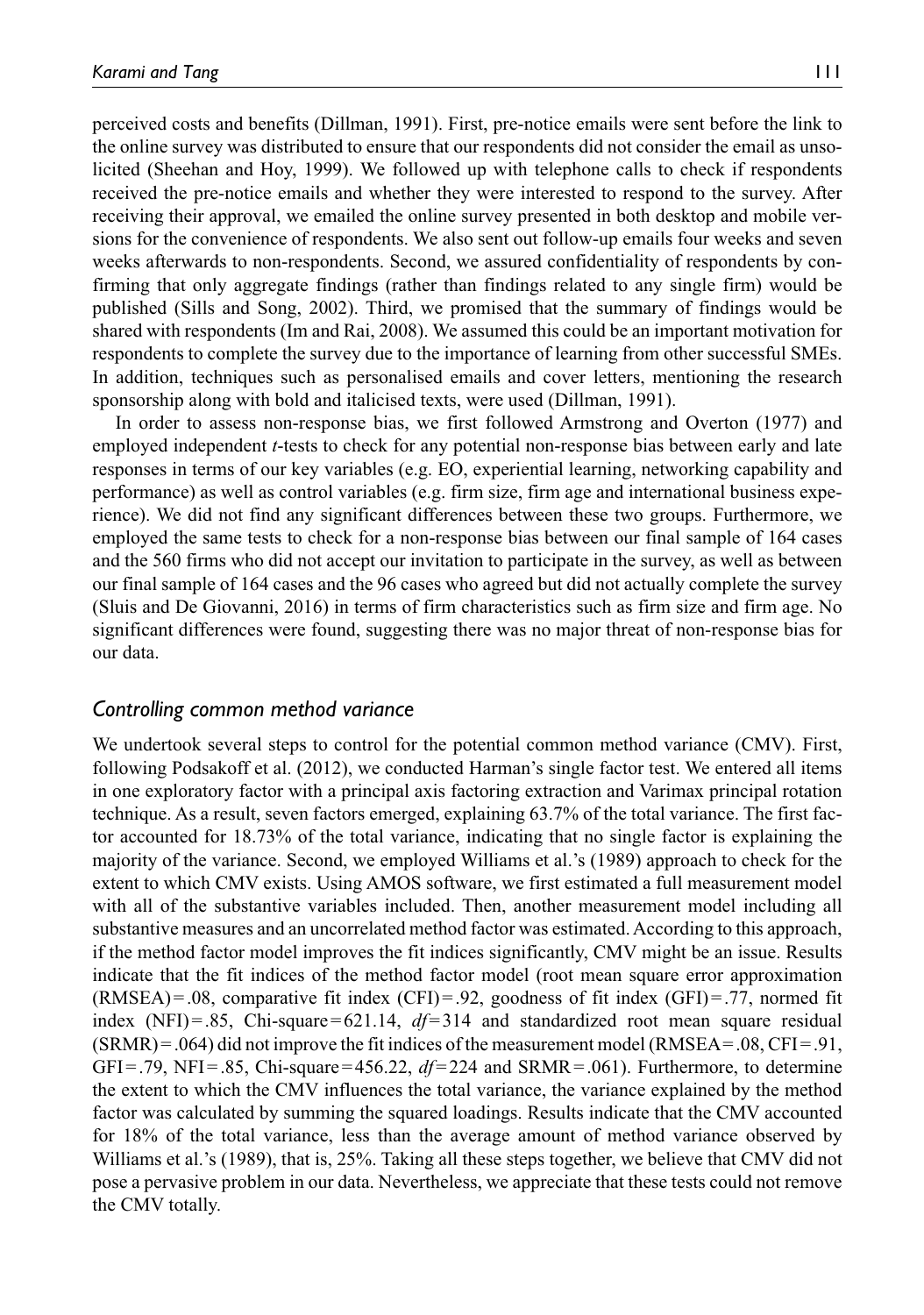# *Measures*

*International performance.* We employed Gerschewski et al.'s (2015) scale to measure the international performance of SMEs: (1) international sales volume; (2) international sales growth; (3) international profitability; (4) overall international performance; (5) return on investment (ROI) from international business; (6) market share in international markets; (7) new product/service introduction in international markets; (8) time to market for new products/services internationally; (9) international reputation of the firm; (10) gaining a foothold in international markets; and (11) success of your main international business  $(1)$ <sup> $=$ </sup> completely unsuccessful' and  $(7)$ <sup> $=$ </sup> completely successful').

*Networking capability.* We adopted Chen et al.'s (2009) scale to measure the networking capability of SMEs: (1) we analyse what we would like to achieve with our collaborators; (2) we rely on close individual relationships to secure personnel and financial resources; (3) we decide in advance which possible partners to talk to about building relationships; (4) we appoint managers/employees who are responsible for the relationships with our collaborators; (5) we discuss with collaborators regularly on how to support each other to achieve success; (6) we can deal flexibly with our collaborators; and (7) we almost always solve problems constructively with our collaborators ('1'='strongly disagree' and '7'='strongly agree').

*Experiential learning.* We utilised Blomstermo et al.'s (2004) scale to measure experiential learning. Respondents were asked to think of their early foreign market entries and then report the extent to which each of the following has been useful in subsequent foreign market operations: (1) our firm's experience in the development and adaptation of products for foreign markets; (2) our firm's experience in doing business in foreign markets; (3) our firm's experience in cooperating with other firms in other countries; (4) our firm's familiarity with foreign market(s); and (5) our firm's experience in doing business with new international customers ('1'='very low' and '7'='very high').

*EO.* We adopted Walter et al.'s (2006) scale to measure EO: (1) in our firm, entrepreneurial behaviour is a central principle; (2) in our firm, people are not very dynamic (reverse-coded); (3) in our firm, innovation is emphasised above all; (4) in our firm, people are willing to take risks; (5) in our firm, willingness to continuous progress is the joint foundation; and (6) in our firm, people are eager at being always first to market ('1'='strongly disagree' and '7'='strongly agree').

*Control variables.* Several variables were controlled that might influence constructs of interest. *Firm size* was measured with the total number of employees. Firm size was included because larger firms may have more resources that influence their degree of internationalisation (Zahra et al., 2000). *Firm age* was measured by the years that the firm has been in business. Firm age is an important factor in firm internationalisation process because older firms have more resources and more network relationships which may impact the firm's tendency to enter foreign markets (Zahra et al., 2000). Internationalisation experience of firms was controlled with the number of years of operating in international markets (Brouthers and Nakos, 2005). Finally, we included nine manufacturing *industry* groups by following The Australia and New Zealand Standard Industrial Classification (ANZSIC, 2006): (1) food, beverage and tobacco products; (2) textile, leather, clothing and footwear; (3) wood and paper products; (4) printing; (5) petroleum, chemical, polymer and rubber products; (6) non-metallic mineral products; (7) metal products; (8) transport machinery and equipment; and (9) furniture and other manufacturing. As high-technology firms may be more likely to internationalise (Johnson, 2004; Oviatt and McDougall, 2005), we categorised these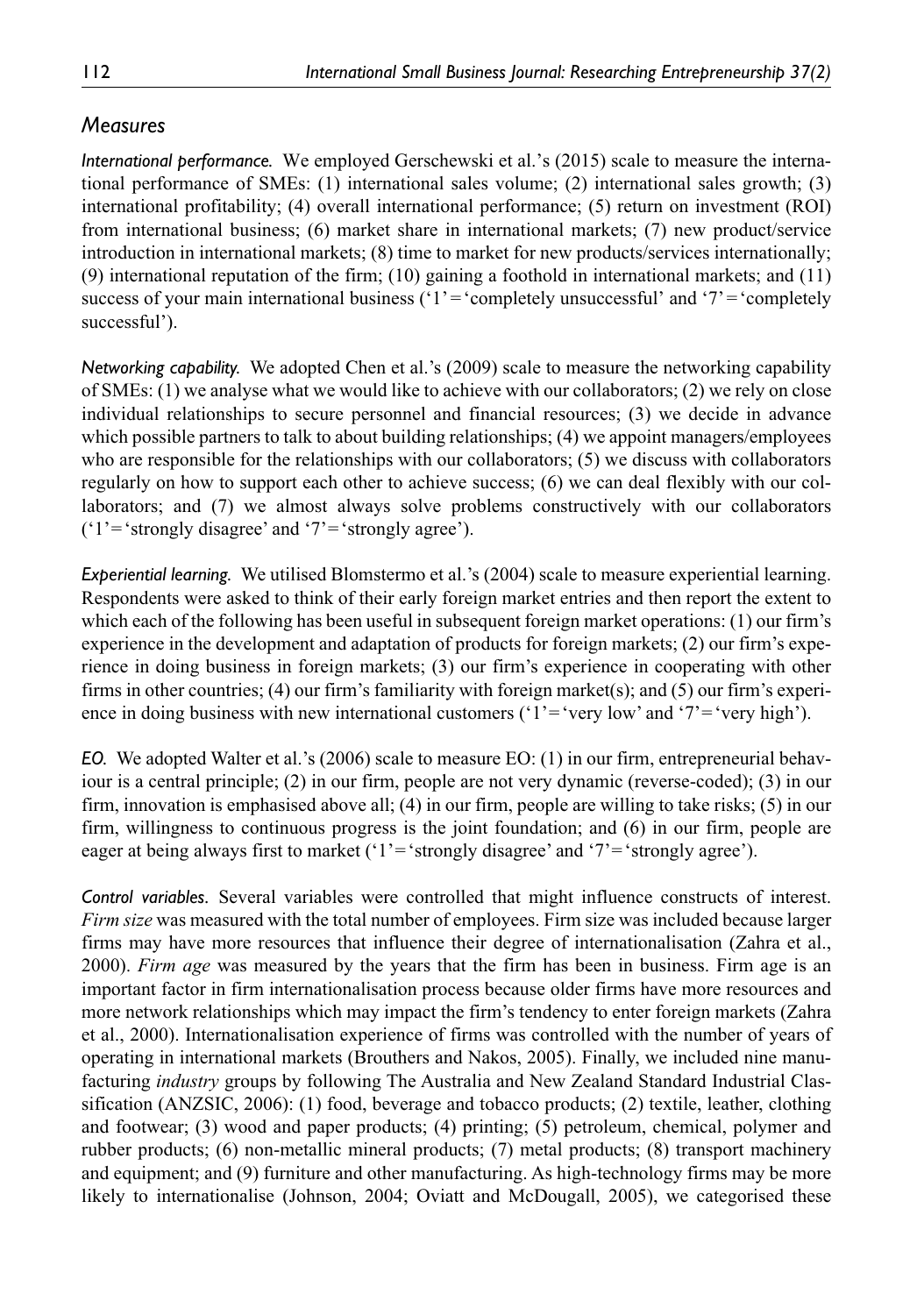industry types into high- or low-technology industries based on standardised scores for R&D intensity and the percentage of knowledge workers in each industry (Tang et al., 2012; Thornhill, 2006). As a result, high-technology industries included industries 5, 6 and 7 listed above and were coded as '1'. Low-technology industries included the rest of the industries listed above and were coded as  $\degree 0$ .

# **Analysis and results**

We estimated a model using partial least squares (PLS) to examine the relationship between EO, networking capability, experiential learning and firm international performance. PLS is a variancebased structural equation modelling (SEM) useful for exploring the relationship between latent variables and for explaining variance in firm performance (Reinartz et al., 2009), especially when the sample size is relatively small (Hair et al., 2013). In addition, PLS requires minimal demands on distributional assumptions and measurement scales (Wold, 1982). We used SmartPLS 3 software to analyse our data and test our hypotheses (Ringle et al., 2015). Table 1 shows the descriptive statistics of all variables.

# *The measurement model*

Our analysis consists of a measurement model and a structural model. The measurement model demonstrated acceptable fit (SRMR=.06, NFI=.81, Chi-Square/*df*=3.58) (Hu and Bentler, 1998). Please note that even though SmartPLS includes some model fit criteria, these criteria may not always be useful for PLS-SEM and must be used with great caution (Hair et al., 2013). In addition, 'these criteria are in their very early stage of research and not fully understood (e.g., the critical threshold values)'.1 We carried out several tests with the measurement model to assess the validity and reliability of our items. First, we assessed the Cronbach's alpha for all substantive constructs, and all alphas were above the accepted threshold of .7 (Nunnaly, 1978). Second, we assessed if the shared variance between the items of our scales and the related construct is higher than the variance between the construct and the error terms. Results indicate no cross-loading between items, and all items of our key constructs have loadings above the accepted threshold of .7 (Hulland, 1999). Third, to assess the convergent validity of our measures, we controlled for the average variance extracted (AVE). The AVE of all items was above the accepted level of .5 (Hulland, 1999). Fourth, we assessed the internal consistency of our scales by performing the composite reliability test. As shown in Table 1, all scales have composite reliability above the accepted level of .7 (Hair et al., 2013). Finally, to assess the discriminant validity of our measures, we calculated the square root of the AVE (indicated on the diagonal in Table 1). All scores are greater than the values in related columns and rows, indicating acceptable discriminant validity of our measures (Birkinshaw et al., 1995).

# *The structural model*

To test our hypotheses, we examined with the structural model the size and significance of structural paths and the explained variance in each path. The SEM technique has several advantages in testing meditation models: all the paths are directly tested and none are omitted and 'complications of measurement error, correlated measurement error, and even feedback are incorporated directly into the model' (Baron and Kenny, 1986: 1177). Following Hair et al. (2013), we applied a nonparametric technique of bootstrapping (with 500 sub-samples) to test the precision of structural paths in the model (Efron and Tibshirani, 1993).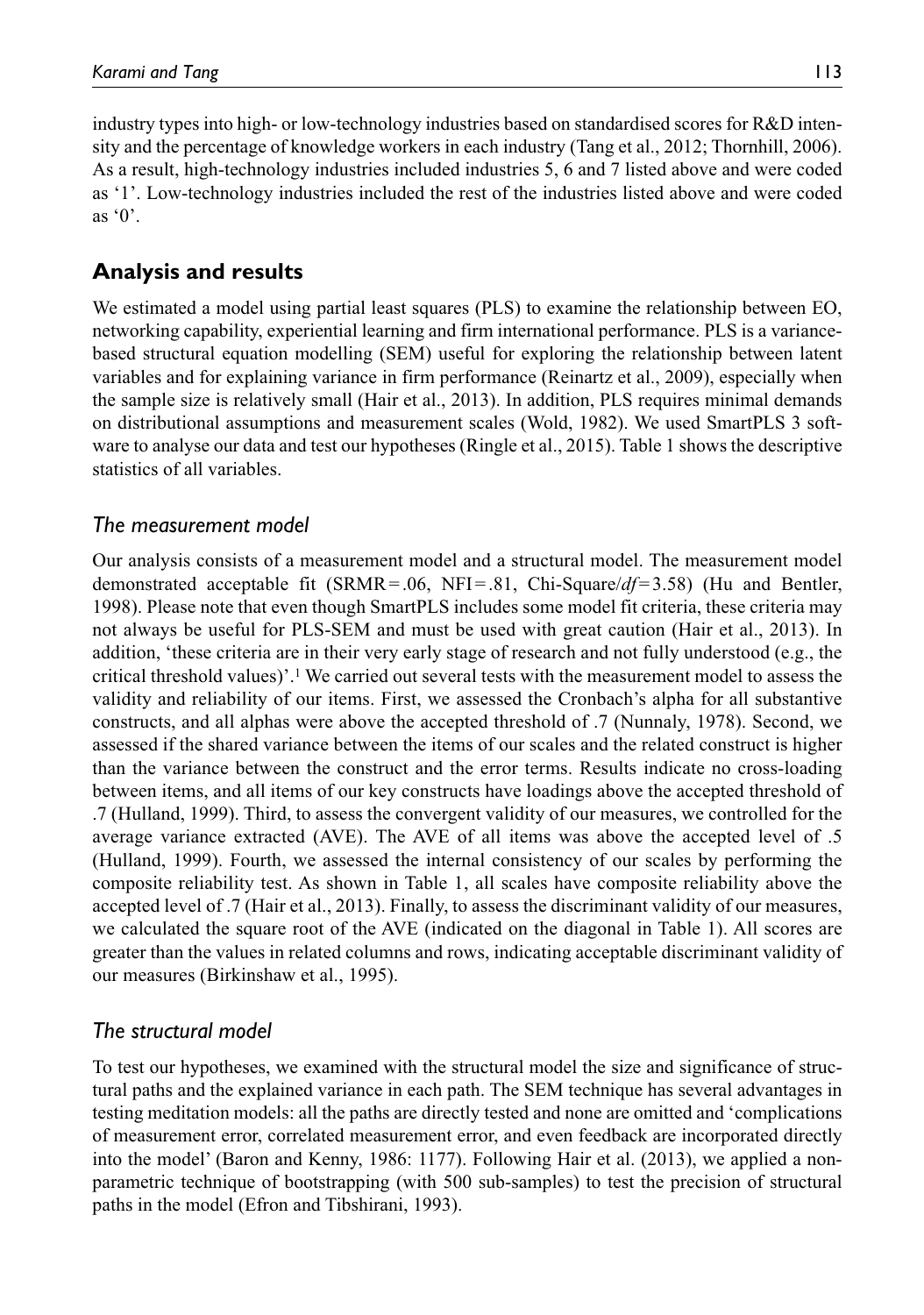| Table 1. Means, standard deviations and correlations.                           |                              |                                                                                                                                    |                          |                                 |                                        |                                                                              |                            |                                  |                         |                 |                             |               |      |
|---------------------------------------------------------------------------------|------------------------------|------------------------------------------------------------------------------------------------------------------------------------|--------------------------|---------------------------------|----------------------------------------|------------------------------------------------------------------------------|----------------------------|----------------------------------|-------------------------|-----------------|-----------------------------|---------------|------|
| Variable                                                                        | Composite<br>lity<br>reliabi | Cronbach's<br>$a$ lpha                                                                                                             | AVE                      | Mean                            | g                                      |                                                                              | N                          | m                                | 4                       | L               | o                           |               | ∞    |
| Firm size                                                                       |                              | I                                                                                                                                  | I                        |                                 |                                        |                                                                              |                            |                                  |                         |                 |                             |               |      |
| 2. Firm age                                                                     |                              | I                                                                                                                                  | I                        |                                 |                                        |                                                                              |                            |                                  |                         |                 |                             |               |      |
| 3. IB experience                                                                |                              | I                                                                                                                                  | I                        |                                 |                                        |                                                                              |                            |                                  |                         |                 |                             |               |      |
| 4. Industry                                                                     |                              | I                                                                                                                                  | $\overline{\phantom{a}}$ |                                 |                                        |                                                                              |                            |                                  |                         |                 |                             |               |      |
| 5. EO                                                                           | ଚ୍                           |                                                                                                                                    |                          | 3<br>8 3 4 5 5 5 8<br>5 5 5 5 7 | 28.75<br>22.93<br>0.31<br>0.31<br>1.20 | $\ddot{a}$ $\ddot{a}$ $\ddot{b}$ $\ddot{c}$ $\ddot{c}$ $\ddot{c}$ $\ddot{c}$ | ្មី<br>ភូមិ ភូមិ ÷<br>ត្រី | $8\frac{1}{1}$ $\frac{1}{1}$     |                         |                 |                             |               |      |
| 6. Networking                                                                   | ငွ                           | ಹೆ ಹೆ                                                                                                                              | $\dot{x}$ is             |                                 |                                        |                                                                              |                            |                                  | 8.2                     | (80)            | $(*84)$                     |               |      |
| capability                                                                      |                              |                                                                                                                                    |                          |                                 |                                        |                                                                              |                            |                                  |                         |                 |                             |               |      |
| 7. Experiential learning                                                        | र्द्                         | 3 se                                                                                                                               |                          |                                 | $\frac{8}{1}$                          | $\frac{8}{3}$                                                                | $rac{6}{5}$                | $\stackrel{*}{\vec{A}}$ $\equiv$ |                         | ن<br>پوځي<br>جو | $\frac{3}{2}$ $\frac{1}{2}$ |               |      |
| 8. International                                                                | 5S                           |                                                                                                                                    | <b>77</b><br>21          | 5.35<br>5.03                    | $\overline{5}$                         |                                                                              |                            |                                  | $rac{1}{2}$ $rac{1}{2}$ |                 |                             | (.88)<br>53ື້ | (32) |
| performance                                                                     |                              |                                                                                                                                    |                          |                                 |                                        |                                                                              |                            |                                  |                         |                 |                             |               |      |
| AVE: average variance extracted; SD:<br>*Correlation is significant at the 0.05 |                              | level; *** correlation is significant at the 0.01 level (two-tailed test).<br>standard deviation; EO: entrepreneurial orientation. |                          |                                 |                                        |                                                                              |                            |                                  |                         |                 |                             |               |      |
|                                                                                 |                              |                                                                                                                                    |                          |                                 |                                        |                                                                              |                            |                                  |                         |                 |                             |               |      |

 $\overline{1}$ 

 $\overline{1}$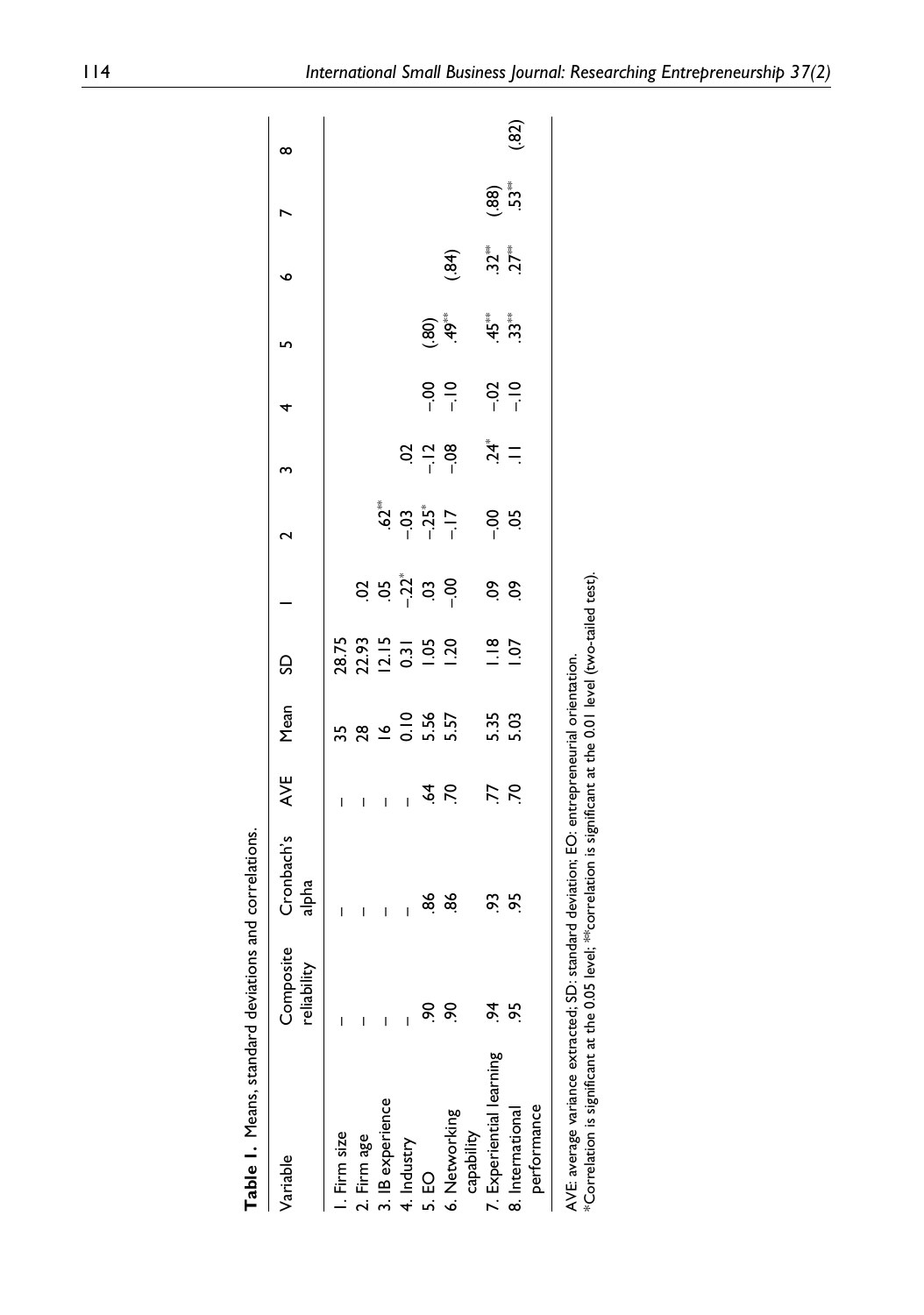

**Figure 1.** The mediation structural model (standardised parameter estimates are shown with *p* values in parentheses).

In order to test the mediation hypotheses, we first tested the direct association between EO and international performance. We specified a direct effect model in which EO predicted international performance. The direct effect of EO on international performance was significant (β=.39, *t*=5.48,  $p<.01$ ). Next, we specified a mediation model in which we added the mediating variables of networking capability and experiential learning (please see Figure 1). According to this structural model, the majority of the variance (.38) in our dependent variable, the international performance of firms, was explained by the mediating variables. The explained variance  $(R^2)$  adjusted for our endogenous mediating variables as follows: .26 for networking capability and .25 for experiential learning. Among the control variables, firm size had a significant and positive impact on international performance  $(\beta = .22, t = 3.15, p < .01)$ , and this result was consistent with previous research that larger firms have greater resources that influence their foreign market entry positively.

We followed Baron and Kenny (1986) to test our mediation model. Three conditions must be met for full mediation models: (1) the independent variable (i.e. EO) is significantly related to the mediators (i.e. experiential learning and networking capability) and the dependent variable (i.e. international performance); (2) the mediators are significantly related to the dependent variable; and (3) after the mediators are added, the significant path between the independent and dependent variables does not exist anymore.

*Hypothesis 1* proposed that networking capability mediates the positive relationship between EO and international performance, and *Hypothesis 2* predicted the mediating role of experiential learning in the EO-international performance relationship. As reported above, the direct effect of EO on international performance was significant. Furthermore, as Figure 1 indicates, the path between EO and networking capability  $(\beta = .51, t = 7.16, p < .01)$ , as well as the path between EO and experiential learning  $(\beta = 0.50, t = 7.76, p < 0.01)$ , was shown to be statistically significant. These results meet the first condition for mediation models. Figure 1 also indicates that networking capability and international performance were significantly related ( $\beta$ =.27, *t*=3.17, *p* <.01) and experiential learning and international performance were also significantly related ( $\beta$ =.41,  $t$ =4.93,  $p<.01$ ). These results meet the second condition for mediation models. Finally, the direct association between EO and international performance was not significant anymore when these two mediators were added ( $\beta$ =.06,  $t$ =0.61,  $p$ =.54), offering evidence that the third condition for full mediation models was met. Overall, these results support both *Hypothesis 1* and *Hypothesis 2*.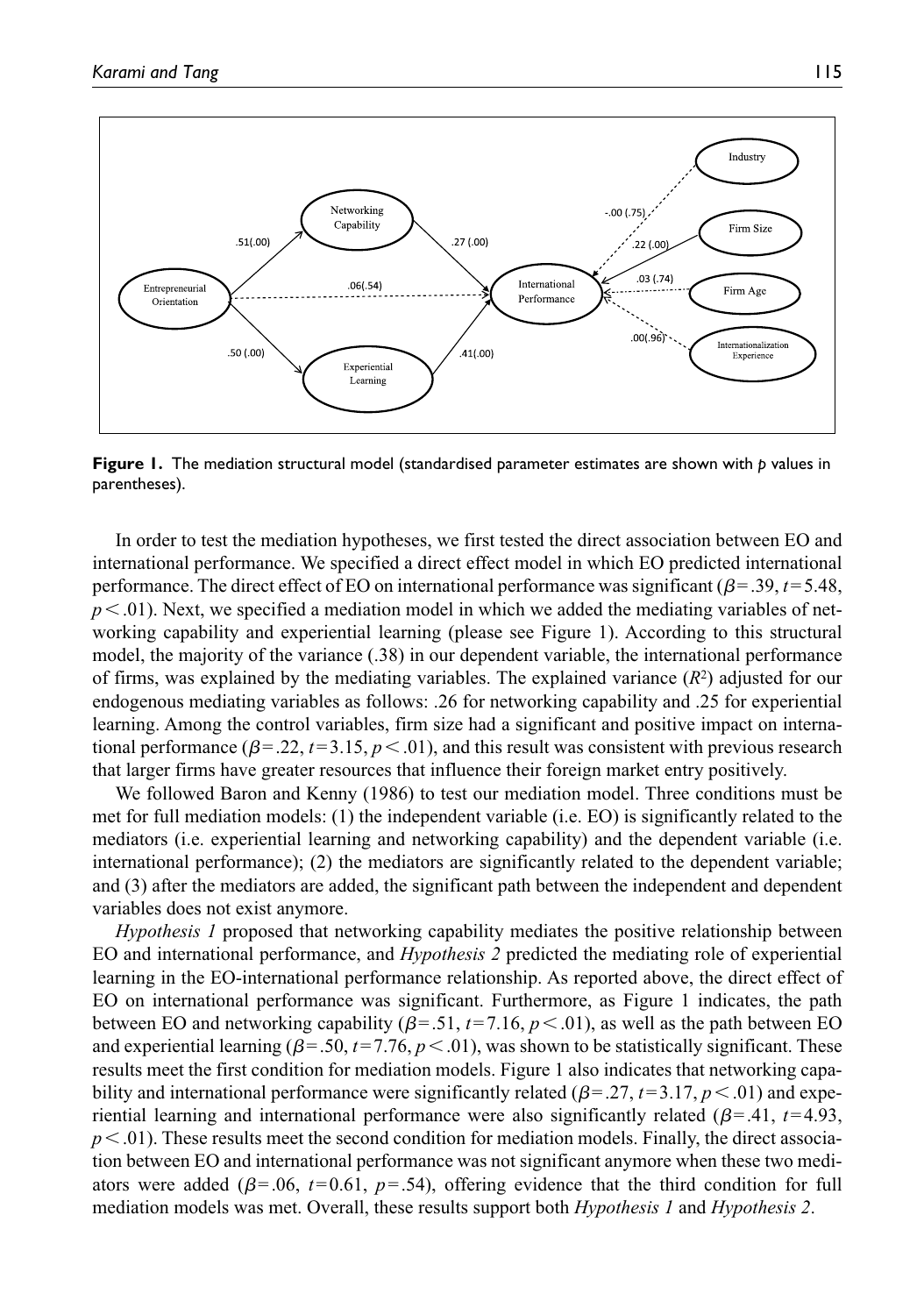

**Figure 2.** The mediation structural model with competing set of control variables (standardised parameter estimates are shown with *p* values in parentheses).

### *Robustness checks*

To assure the appropriateness of our applied statistical tests, we conducted two robustness checks. First, we checked for possible multicollinearity in our findings. Results indicate that the highest variance inflation factor (VIF) was 3.80, which is below the accepted threshold value of 5. Second, we controlled for potential alternative explanations by conducting the same analysis with another set of control variables (i.e. education of respondents, individual IB experience and environmental uncertainty) which were also suggested by prior research to have an impact on our research model (Cuervo-Cazurra et al., 2016). Results were reported in Figure 2 and were largely consistent with the results reported in Figure 1. This comparison test reduced our concern for potential alternative explanations for our dependent variable.

# **Discussion**

Research on EO in the international business field has been vibrant because EO has been suggested to exert a positive impact on firm's capabilities, growth and survival during their internationalisation. To add to the rich theoretical and empirical investigations of EO in the context of IE, this study explores how EO impacts SMEs performance in their foreign market entry. By investigating the role of experiential learning in developing contextual intelligence (Khanna, 2014) and networking as the main channel of gaining complementary resources to exploit opportunities (Chen and Jaw, 2014; Johanson and Vahlne, 2009), we shed light on new avenues that help SMEs shape their distribution of outcomes from their EO (Wales, 2016). By doing so, we respond to Wales' (2016) call for more robust theorising in EO scholarship by advancing our understanding of how and why EO enhances firm performance in the internationalisation context.

Our study makes several contributions. First, our results confirmed the full mediating effects of networking capability and experiential learning to capture the indirect association between EO and international performance. Previous IE literature explains internationalisation as a matter of overcoming the liability of outsidership (Johanson and Vahlne, 2009; Schweizer et al., 2010) and established the contributing roles of experiential learning (Baum et al., 2000; De Clercq et al., 2005) and networking capability (Galkina and Chetty, 2015; Johanson and Vahlne, 2009) for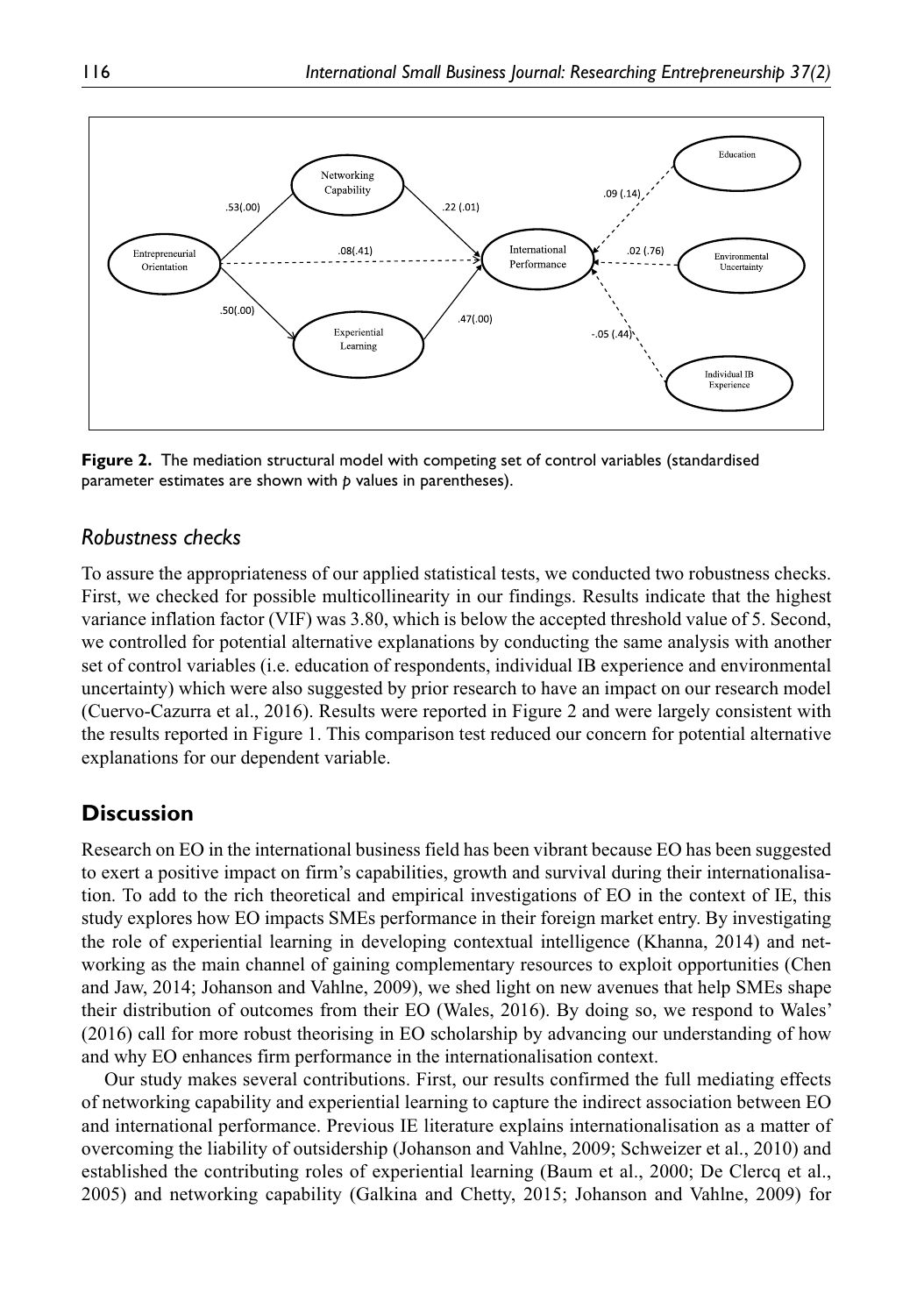internationalising firms. In particular, two well-established behavioural theories, the Uppsala model and the effectuation theory, shed light on the roles of experiential learning and networking capability for internationalising firms. According to the Uppsala model, internationalisation is the matter of learning inside networks, which leads to trust building and commitment development as the mechanisms of exploring international opportunities (Vahlne and Johanson, 2017). Along the same line, effectuation theory emphasises the importance of networking as a mechanism of turning initial means into valuable resources (Sarasvathy et al., 2014). In line with these theories and by investigating the role of experiential learning in developing contextual intelligence (Khanna, 2014) and networking as the main channel of gaining complementary resources (Chen and Jaw, 2014), we suggest new avenues that help SMEs manage the variance in international performance from their EO and shift towards more successful internationalisation (Wales, 2016; Wiklund and Shepherd, 2011).

Our findings also fit into the resource-based view (RBV) which posits that different assets such as international connections and foreign licences can be considered as resources. Although RBV is suggested as a promising line of research for EO scholarship (Covin and Miller, 2014), there is also a concern that these 'assets may make EO or IEO less predictive of internationalization as there may be less need for it given the strong position and abundant, superior opportunities open to the company' (p. 35). In line with the Uppsala model, we link resources to a firm's dynamic capabilities and assume internationalisation as a dynamic process of change through learning and resource commitment, in which dynamic capabilities are co-evolved (Vahlne and Johanson, 2017). Accordingly, EO, as an initial resource of internationalising SMEs (Lechner and Gudmundsson, 2014), can be further developed within the network of relationships (Read et al., 2009) and later turned into an intangible resource (Gerschewski et al., 2015) through experiential leaning and networking. The central point in this view is the dynamic nature of resources. This view is closer to the resource-advantage (R-A) theory of competition which considers any tangible and intangible accessible resources as a basis to create value (Hunt, 2000). Therefore, by considering EO as a resource and the crucial function of networking and learning in the internationalisation process, we address Covin and Miller's (2014) concern by arguing that although networking and experiential learning may reduce the direct impact of EO on international performance, these mechanisms accelerate the indirect impact of EO both as tangible and as intangible resources.

In addition, our research contributes to the understanding of the impact of EO, experiential learning and networking capability on internationalisation of *SMEs* in New Zealand. While the validity of EO has been adequately examined in international settings, systematic examination of the impact of EO on the performance of *international SMEs* remains rare (Brouthers et al., 2015). SMEs with a higher EO are more prone to discover international opportunities, yet their liabilities of newness and smallness, constrained resources and lack of internationalisation experience prevent them from fully exploiting these opportunities. In this regard, developing networks with various stakeholders in the foreign market can provide SMEs with explicit and tacit knowledge (Nahapiet and Ghoshal, 1998), as well as crucial information and resources (Galkina and Chetty, 2015; Johanson and Vahlne, 2009). Similarly, experiential learning enables SMEs to learn from their experience as well as experiences from suppliers, customers and competitors in the international market (Johanson and Vahlne, 2009), which will facilitate their adaptation to the new environment (Khanna, 2014). Therefore, networking capability and experiential learning can promote exploitation of international opportunities by SMEs and eventually enhance their international performance. Our model also suggests that it is important to consider networking capability and experiential learning simultaneously due to the role of social interactions in generating and the exchange of knowledge within networks (Nahapiet and Ghoshal, 1998). Overall, our research extends the discussion of EO towards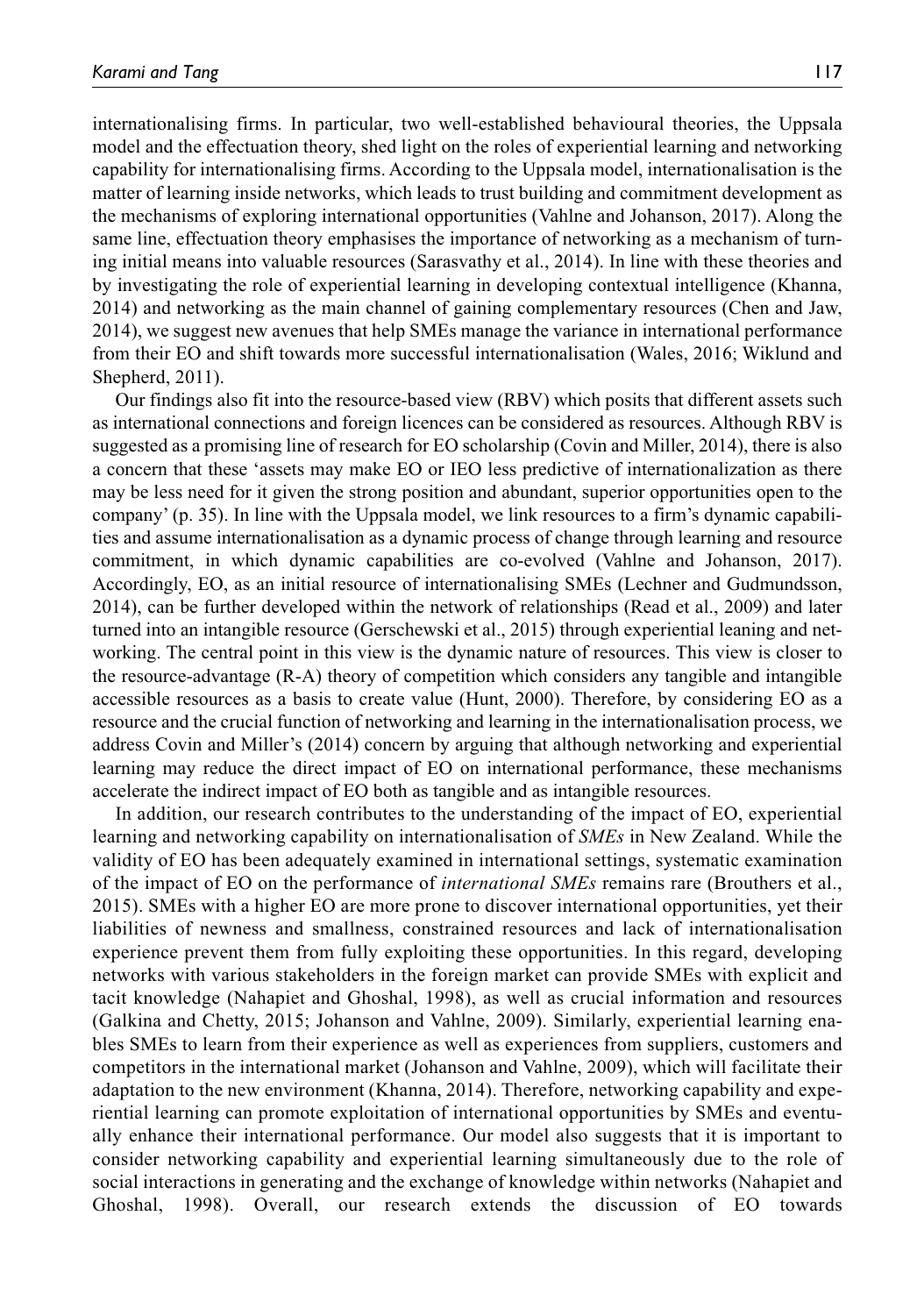internationalisation of SMEs by demonstrating that EO provides a robust foundation upon which to explain the SME performance across national borders.

Finally, our research contributes to the understanding of SMEs in New Zealand in particular, which highly relies on internationalising SMEs to advance its economy (Chetty et al., 2018). As a small developed economy with well-developed institutions, New Zealand is geographically distant from the rest of the world. This geographic distance could result in psychic distance, namely, the: 'sum of factors preventing the flow of information from and to the market' due to differences in language, religion, business practice, industrial development and so on (Johanson and Vahlne, 1975). However, SMEs in our sample have successfully entered a large array of foreign markets regardless of geographical or psychic distance, such as Thailand, China, Malaysia, India, South Africa, Poland, the Netherlands, Spain and Middle East, employing different entry modes such as exporting, importing, licencing, franchising, distributing, strategic alliances and joint ventures. We suspect this is, at least partly, due to the relatively high EO of these SMEs, experiential learning and networking capabilities and greater experience in international business (average of 16years, please see Table 1), which have undoubtedly helped these SMEs enhance their internationalisation efforts regardless of geographic or psychic distance. Thus, by studying international SMEs in New Zealand, this study sheds new light on 'culture and geo-demographic factors' (Wales et al., 2013: 364) in EO research.

### *Managerial implications*

Our study offers implications for practitioners as well. First, our results suggest that internationalising SMEs could benefit from experiential learning. Thus, founders and managers of SMEs should encourage learning in the organisation as it boosts the firm's international performance and longterm competitive advantages (Gerschewski et al., 2015). As recommended by Khanna (2014), firms should 'immerse their high-potential employees in particular local contexts' (p. 68). By doing so, they provide opportunities for organisational members to reflect upon and learn from new internationalisation experiences. This process can boost the firm's capability to exploit business opportunities across borders and to persevere in encountering different situations in foreign markets, hence promoting internationalisation success.

Second, our study suggests that networking with other successful SMEs inside or outside their home country is another mechanism that helps SMEs overcome various liabilities. Networking increases the value of existing means of SMEs and turns them into valuable resources (Read et al., 2009). Therefore, it would be beneficial for SME managers to effectively take advantage of their existing network relationships in both domestic and foreign markets by developing regular conversations with their associates. This will allow further development of their existing resources as well enable the flow of information and knowledge necessary to achieve the goals of firms. Furthermore, SME managers should be vigilant to identify new network connections in both domestic and foreign markets to broaden their access to important information and other complementary resources.

### *Limitations and suggestions for future research*

Our study is limited in a few aspects. First, we focused on international performance of SMEs without giving adequate attention to an important aspect of IE: the exploitation of international opportunities (Jones et al., 2011). International opportunity exploration and exploitation could have a significant impact on the subsequent international performance of SMEs. Future research could investigate how opportunities are explored and exploited across borders as a result of high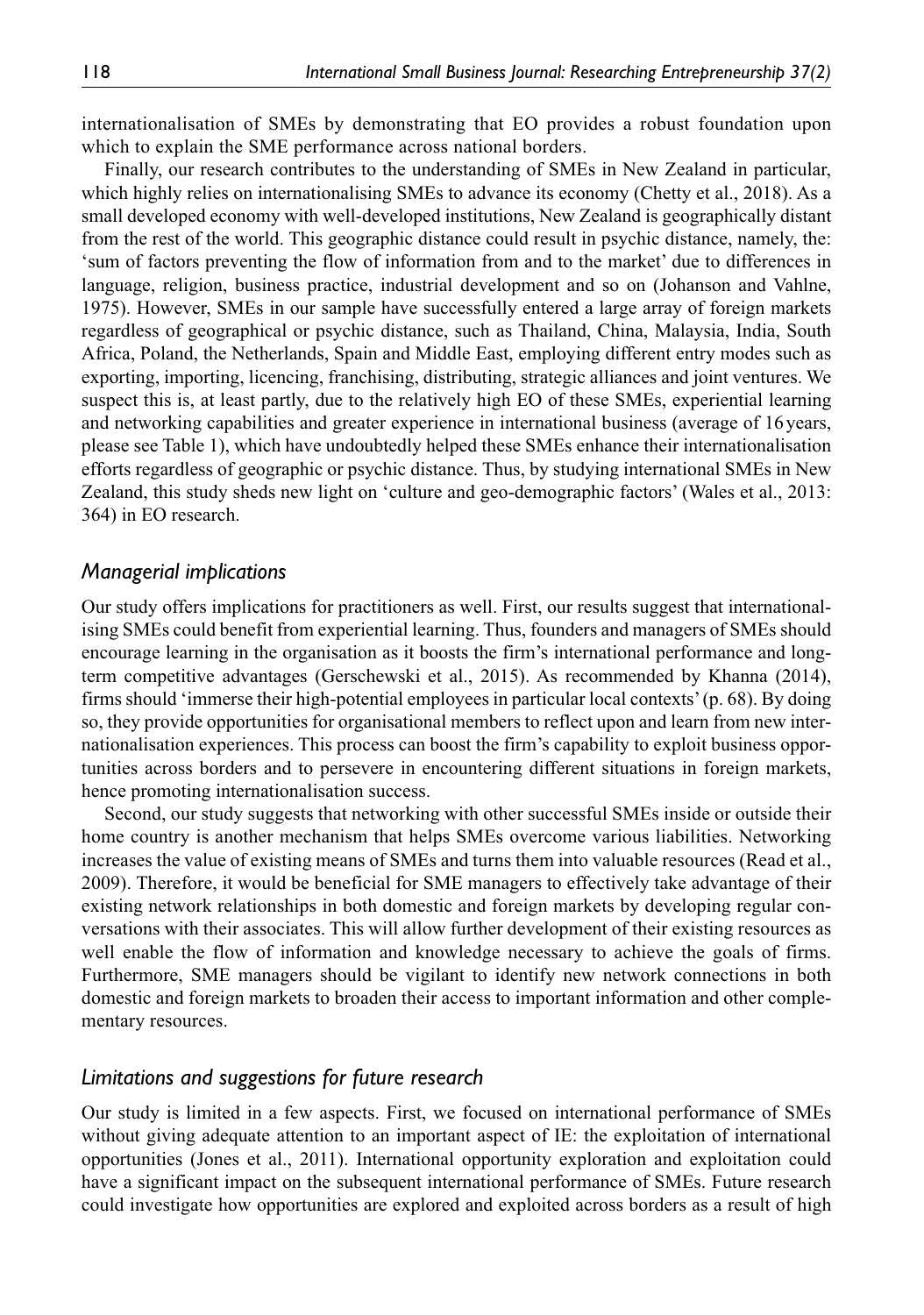EO, and how opportunity exploration and exploitation mediate the association between EO and international performance.

Second, we investigated international performance of SMEs as a consequence of firm-level characteristics such as EO, networking capability and experiential learning. Considering the prominent role of founders in SMEs, future research could investigate a multilevel analysis through which the characteristics of founders transform to firm-level EO which, in turn, impacts international performance of SMEs. In this regard, effectuation theory (Sarasvathy, 2001) offers insights by providing a clear explanation of the role of existing resources, including personal values, beliefs, knowledge, experience and relationships, in creating new opportunities in high EO firms.

Third, we adopted Walters et al.'s (2006) scale to measure EO as consistent with the posturebased conceptualisation of EO adopted in this study, which is common in IE literature (Covin and Miller, 2014). Although, more widely employed Covin and Slevin's (1989) scale is more holistic and measures both new product introductions and new market entry (Wales et al., 2015), this study's focus was on factors that drive new market entry, more in line with Lumpkin and Dess' (1996) conceptualisation. We appreciate the limitations of the adopted scale and suggest that future research employ other scales to measure EO. Furthermore, as discussed earlier, this study did not treat EO as a distinct construct from IEO. Future research could consider IEO as a distinct construct and investigate the impact of IEO on international performance of SMEs (Covin and Miller, 2014).

In addition, the data employed to test our hypotheses were primarily collected via self-reports. Although we undertook careful ex-ante and ex-post steps to reduce concerns for CMV, the potential for this threat cannot be ruled out completely. Furthermore, a burgeoning body of empirical research has adopted content analysis (e.g. computer-aided text analysis) to measure EO objectively (e.g. Boling et al., 2016; Engelen et al., 2015, 2016). Thus, in order to confirm the utility of EO in the rarely reached context of international SMEs in countries such as New Zealand, future research is warranted to provide a more objective measure of EO (e.g. collected from archival sources) and to test whether the objective EO matters for international SMEs in New Zealand in a similar fashion.

Finally, PLS was used to analyse data in this study. Although PLS has certain advantages, it also has several important limitations that future research should take into account. The main concern is perhaps related to the stability of the results. According to Sosik et al. (2009), these limitations are as follows. First, the stability of identified path coefficients might be questioned due to smaller sample sizes. Therefore, future research is required to better judge the suggested path coefficients by employing larger sample sizes. Second, PLS is somewhat ad hoc and may produce different results depending on the choice of the number of latent vectors by the researcher. Future research should consider 10–12 indicators per substantive construct to control for bias in PLS estimations (Chin, 1995). Third, due to using bootstrapping techniques to test the significance of path coefficients, results might be variable; therefore, inferences about the significance and magnitude of coefficients should be understood cautiously.

### **Conclusion**

The impact of EO on international performance of SMEs is an important issue in IE studies. Since EO can produce a range of effects on firm performance, research is called for to introduce theoretically and practically relevant variables that reduce this variance. This study proposed and found evidence for networking capability and experiential learning as mediating mechanisms through which EO contributes to international performance of SMEs. We tested our model in New Zealand, a small economy with a high reliance on internationalising SMEs. We hope this research adds value to and improves theorising in EO research.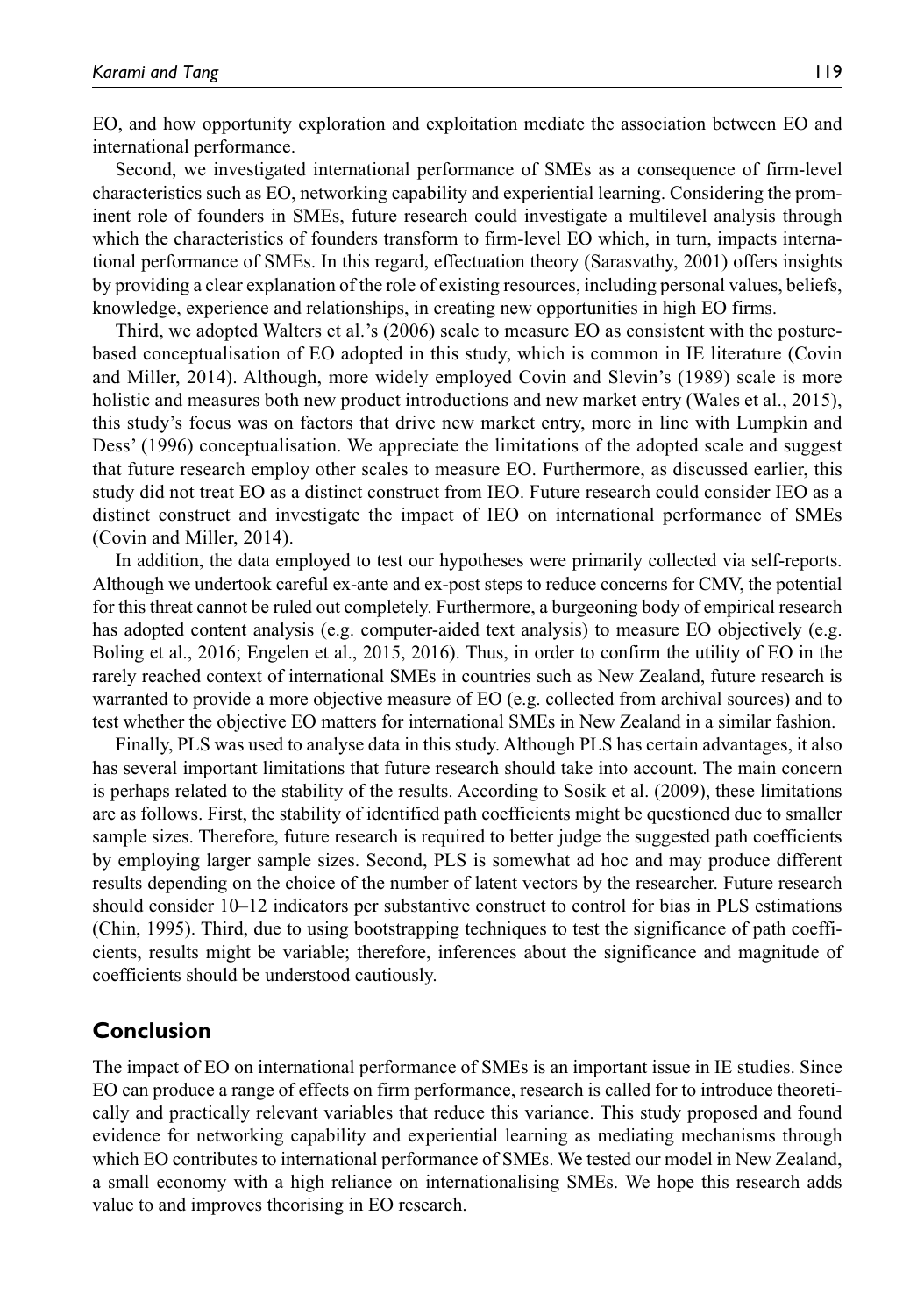## **Funding**

The author(s) disclosed receipt of the following financial support for the research, authorship, and/or publication of this article: M.K. acknowledges the financial support provided by the Royal Society of New Zealand's Marsden Research Grant (13-UOO-065) which funded this project. J.T. acknowledges the financial support provided by the National Natural Science Foundation of China (NSFC grants 71532005, 71732004 and 71628204).

## **Note**

1. <https://www.smartpls.com/documentation/functionalities/model-fit>

### **References**

- Aldrich HE and Auster E (1986) Even dwarfs started small: Liabilities of age and size and their strategic implications. *Research in Organizational Behavior* 8: 165–198.
- Anderson BS, Covin JG and Slevin DP (2009) Understanding the relationship between entrepreneurial orientation and strategic learning capability: An empirical investigation. *Strategic Entrepreneurship Journal* 3(3): 218–240.
- Armstrong JS and Overton TS (1977) Estimating nonresponse bias in mail surveys. *Journal of Marketing Research* 14: 396–402.
- Australian and New Zealand Standard Industrial Classification (ANZSIC) (2006) Available at: [http://archive](http://archive.stats.govt.nz/browse_for_stats/industry_sectors/anzsic06-industry-classification.aspx) [.stats.govt.nz/browse\\_for\\_stats/industry\\_sectors/anzsic06-industry-classification.aspx](http://archive.stats.govt.nz/browse_for_stats/industry_sectors/anzsic06-industry-classification.aspx) (accessed 10 Sep tember 2018).
- Baker WE and Sinkula JM (2009) The complementary effects of market orientation and entrepreneurial orientation on profitability in small businesses. *Journal of Small Business Management* 47(4): 443–464.
- Baron RM and Kenny DA (1986) The moderator–mediator variable distinction in social psychological research: Conceptual, strategic, and statistical considerations. *Journal of Personality and Social Psychology* 51: 1173–1182.
- Baum JA, Li SX and Usher JM (2000) Making the next move: How experiential and vicarious learning shape the locations of chains' acquisitions. *Administrative Science Quarterly* 45(4): 766–801.
- Birkinshaw J, Morrison A and Hulland J (1995) Structural and competitive determinants of a global integration strategy. *Strategic Management Journal* 16(8): 637–655.
- Blomstermo A, Eriksson K, Lindstrand A, et al. (2004) The perceived usefulness of network experiential knowledge in the internationalizing firm. *Journal of International Management* 10(3): 355–373.
- Boling JR, Pieper TM and Covin JG (2016) CEO tenure and entrepreneurial orientation within family and nonfamily firms. *Entrepreneurship Theory and Practice* 40(4): 891–913.
- Boso N, Story VM and Cadogan JW (2013) Entrepreneurial orientation, market orientation, network ties, and performance: Study of entrepreneurial firms in a developing economy. *Journal of Business Venturing* 28(6): 708–727.
- Brouthers K, Nakos G and Dimitratos P (2015) SME entrepreneurial orientation, international performance, and the moderating role of strategic alliances. *Entrepreneurship Theory and Practice* 39(5): 1161–1187.
- Brouthers LE and Nakos G (2005) The role of systematic international market selection on small firms' export performance. *Journal of Small Business Management* 43(4): 363–381.
- Bruneel J, Yli-Renko H and Clarysse B (2010) Learning from experience and learning from others: How congenital and interorganizational learning substitute for experiential learning in young firm internationalization. *Strategic Entrepreneurship Journal* 4(2): 164–182.
- Chen X, Zou H and Wang DT (2009) How do new ventures grow? Firm capabilities, growth strategies and performance. *International Journal of Research in Marketing* 26(4): 294–303.
- Chen YY and Jaw YL (2014) How do business groups' small world networks effect diversification, innovation, and internationalization? *Asia Pacific Journal of Management* 31(4): 1019–1044.
- Chetty S, Karami M and Martín OM (2018) Opportunity discovery and creation as a duality: Evidence from small firms' foreign market entries. *Journal of International Marketing* 26: 70–93.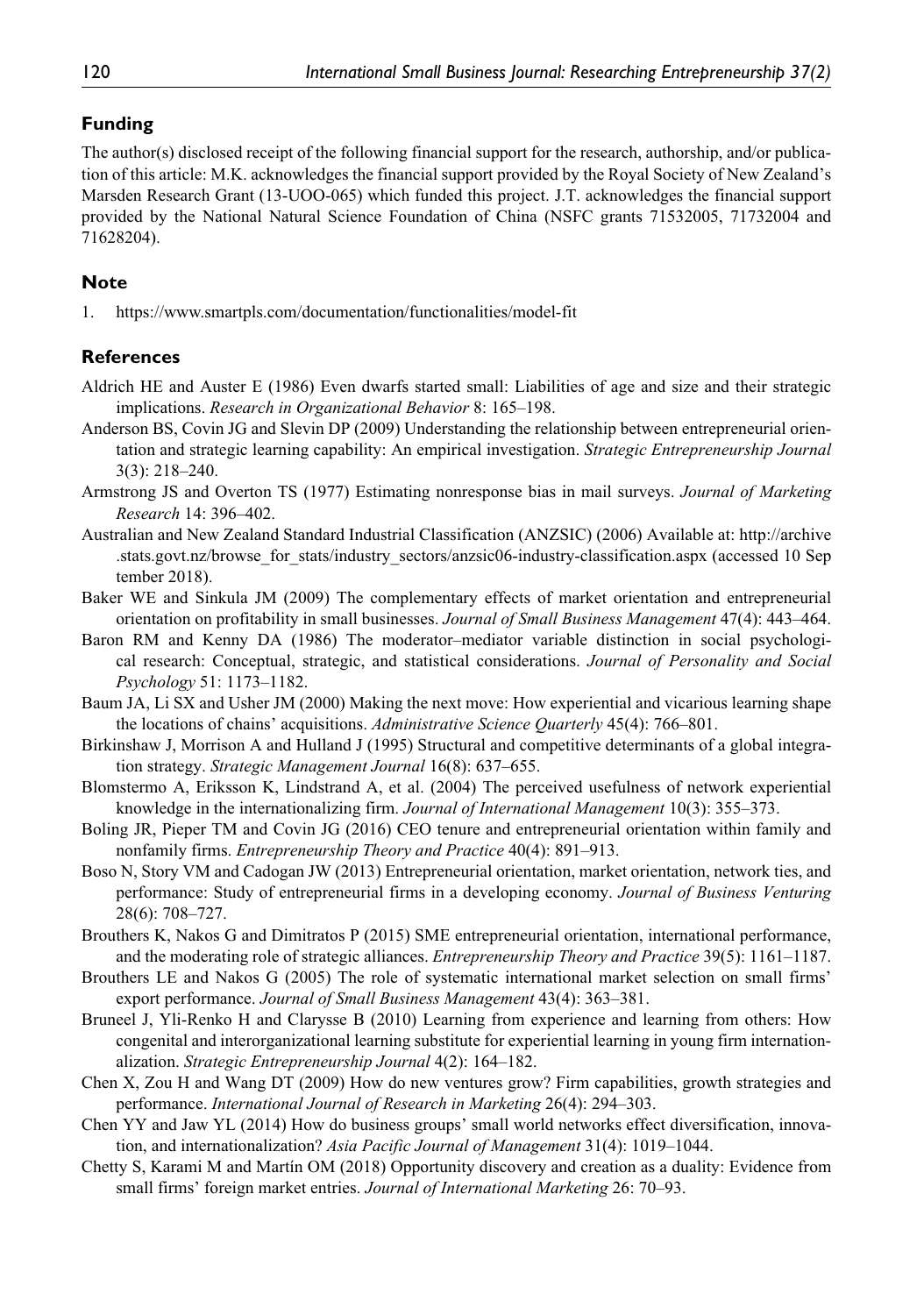- Chin WW (1995) PLS is to LISREL as principal components analysis is to common factor analysis. *Technology Studies* 2: 315–319.
- Cope J (2011) Entrepreneurial learning from failure: An interpretative phenomenological analysis. *Journal of Business Venturing* 26(6): 604–623.
- Coviello NE and Munro HJ (1995) Growing the entrepreneurial firm: Networking for international market development. *European Journal of Marketing* 29(7): 49–61.
- Coviello NE, McDougall PP and Oviatt BM (2011) The emergence, advance and future of international entrepreneurship research: An introduction to the special forum. *Journal of Business Venturing* 26(6): 625–631.
- Covin JG and Lumpkin GT (2011) Entrepreneurial orientation theory and research: Reflections on a needed construct. *Entrepreneurship Theory and Practice* 35(5): 855–872.
- Covin JG and Miller D (2014) International entrepreneurial orientation: Conceptual considerations, research themes, measurement issues, and future research directions. *Entrepreneurship Theory and Practice* 38(1): 11–44.
- Covin JG and Slevin DP (1989) Strategic management of small firms in hostile and benign environments. *Strategic Management Journal* 10(1): 75–87.
- Covin JG and Wales WJ (2018) Crafting high-impact entrepreneurial orientation research: Some suggested guidelines. *Entrepreneurship Theory and Practice* 43(1): 3–18.
- Cuervo-Cazurra A, Andersson U, Brannen MY, et al. (2016) From the editors: Can I trust your findings? Ruling out alternative explanations in international business research. *Journal of International Business Studies* 47: 881–897.
- De Clercq D, Sapienza HJ and Crijns H (2005) The internationalization of small and medium-sized firms. *Small Business Economics* 24(4): 409–419.
- Dillman DA (1991) The design and administration of mail surveys. *Annual Review of Sociology* 17: 225–249.
- Efron B and Tibshirani RJ (1993) *An Introduction to the Bootstrap*. New York: Chapman & Hall.
- Engelen A, Neumann C and Schmidt S (2016) Should entrepreneurially oriented firms have narcissistic CEOs? *Journal of Management* 42(3): 698–721.
- Engelen A, Neumann C and Schwens C (2015) 'Of course I can': The effect of CEO overconfidence on entrepreneurially oriented firms. *Entrepreneurship Theory and Practice* 39(5): 1137–1160.
- Eriksson K, Johanson J, Majkgård A, et al. (1997) Experiential knowledge and cost in the internationalization process. *Journal of International Business Studies* 28(2): 337–360.
- Fernández-Mesa A and Alegre J (2015) Entrepreneurial orientation and export intensity: Examining the interplay of organizational learning and innovation. *International Business Review* 24(1): 148–156.
- Fernhaber SA and Li D (2013) International exposure through network relationships: Implications for new venture internationalization. *Journal of Business Venturing* 28(2): 316–334.
- Forsgren M (2016) A note on the revisited Uppsala internationalization process model The implications of business networks and entrepreneurship. *Journal of International Business Studies* 47(9): 1135–1144.
- Freeman S and Cavusgil ST (2007) Toward a typology of commitment states among managers of born-global firms: A study of accelerated internationalization. *Journal of International Marketing* 15(4): 1–40.
- Frishammar J and Andersson S (2009) The overestimated role of strategic orientations for international performance in smaller firms. *Journal of International Entrepreneurship* 7(1): 57–77.
- Gabrielsson P and Gabrielsson M (2013) A dynamic model of growth phases and survival in international business-to-business new ventures: The moderating effect of decision-making logic. *Industrial Marketing Management* 42(8): 1357–1373.
- Galkina T and Chetty S (2015) Effectuation and networking of internationalizing SMEs. *Management International Review* 55(5): 647–676.
- Gerschewski S, Rose EL and Lindsay VJ (2015) Understanding the drivers of international performance for born global firms: An integrated perspective. *Journal of World Business* 50(3): 558–575.
- Gosling J and Mintzberg H (2003) The five minds of a manager. *Harvard Business Review* 81(11): 54–63.
- Gupta VK and Batra S (2016) Entrepreneurial orientation and firm performance in Indian SMEs: Universal and contingency perspectives. *International Small Business Journal* 34(5): 660–682.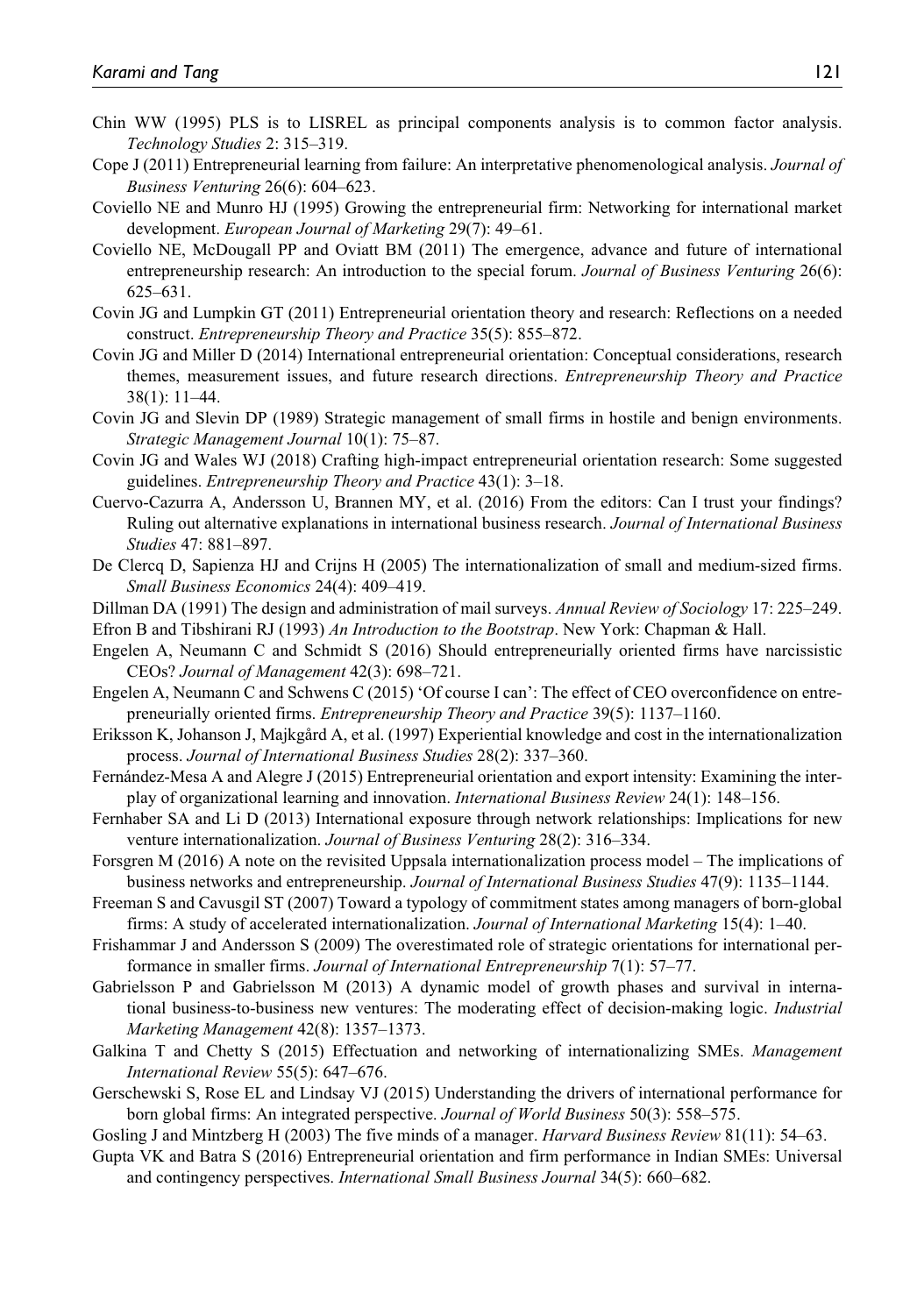- Hair JF, Ringle CM and Sarstedt M (2013) Partial least squares structural equation modeling: Rigorous applications, better results and higher acceptance. *Long Range Planning* 46: 1–12.
- Hu LT and Bentler PM (1998) Fit indices in covariance structure modeling: Sensitivity to underparameterized model misspecification. *Psychological Methods* 3(4): 424–453.
- Huber GP (1991) Organizational learning: The contributing processes and the literatures. *Organization Science* 2(1): 88–115.
- Hulland J (1999) Use of partial least squares (PLS) in strategic management research: A review of four recent studies. *Strategic Management Journal* 20: 195–204.
- Hunt SD (2000) *A General Theory of Competition: Resources, Competences, Productivity, Economic Growth*. London: Sage.
- Im G and Rai A (2008) Knowledge sharing ambidexterity in long-term interorganizational relationships. *Management Science* 54(7): 1281–1296.
- Jantunen A, Puumalainen K, Saarenketo S, et al. (2005) Entrepreneurial orientation, dynamic capabilities and international performance. *Journal of International Entrepreneurship* 3(3): 223–243.
- Javalgi RRG and Todd PR (2011) Entrepreneurial orientation, management commitment, and human capital: The internationalization of SMEs in India. *Journal of Business Research* 64(9): 1004–1010.
- Johanson J and Vahlne JE (1975) The internationalization process of the firm A model of knowledge development and increasing foreign market commitments. *Journal of International Business Studies* 8(1): 23–32.
- Johanson J and Vahlne JE (2006) Commitment and opportunity development in the internationalization process: A note on the Uppsala internationalization process model. *Management International Review* 46(2): 165–178.
- Johanson J and Vahlne JE (2009) The Uppsala internationalization process model revisited: From liability of foreignness to liability of outsidership. *Journal of International Business Studies* 40(9): 1411–1431.
- Johanson J and Vahlne JE (2011) Markets as networks: Implications for strategy-making. *Journal of the Academy of Marketing Science* 39(4): 484–491.
- Johnson J (2004) Factors influencing the early internationalization of high technology start-ups: US and UK evidence. *Journal of International Entrepreneurship* 2(1–2): 139–154.
- Jones MV and Coviello NE (2005) Internationalisation: Conceptualising an entrepreneurial process of behaviour in time. *Journal of International Business Studies* 36(3): 284–303.
- Jones MV, Coviello NE and Tang YK (2011) International entrepreneurship research (1989–2009): A domain ontology and thematic analysis. *Journal of Business Venturing* 26(6): 632–659.
- Khanna T (2014) Contextual intelligence. *Harvard Business Review* 92(9): 58–68.
- Khanna T (2015) A case for contextual intelligence. *Management International Review* 55(2): 181–190.
- Knight G and Cavusgil S (2004) Innovation, organizational capabilities, and the born-global firm. *Journal of International Business Studies* 35(2): 124–141.
- Kuivalainen O, Sundqvist S and Servais P (2007) Firms' degree of born-globalness, international entrepreneurial orientation and export performance. *Journal of World Business* 42(3): 253–267.
- Lechner C and Gudmundsson SV (2014) Entrepreneurial orientation, firm strategy and small firm performance. *International Small Business Journal* 32(1): 36–60.
- Levinthal DA and March JG (1993) The myopia of learning. *Strategic Management Journal* 14(Suppl. 2): 95–112.
- Lu JW and Beamish PW (2001) The internationalization and performance of SMEs. *Strategic Management Journal* 22(6–7): 565–586.
- Lumpkin GT and Dess GG (1996) Clarifying the entrepreneurial orientation construct and linking it to performance. *Academy of Management Review* 21(1): 135–172.
- McGrath H and O'Toole T (2014) A cross-cultural comparison of the network capability development of entrepreneurial firms. *Industrial Marketing Management* 43: 897–910.
- Ministry of Business, Innovation and Employment (MBIE) (2016) Small enterprise. Available at: [http://www.mbie.govt.nz/info-services/business/business-growth-and-internationalisation/small-enter](http://www.mbie.govt.nz/info-services/business/business-growth-and-internationalisation/small-enterprise) [prise](http://www.mbie.govt.nz/info-services/business/business-growth-and-internationalisation/small-enterprise) (accessed 6 September 2018).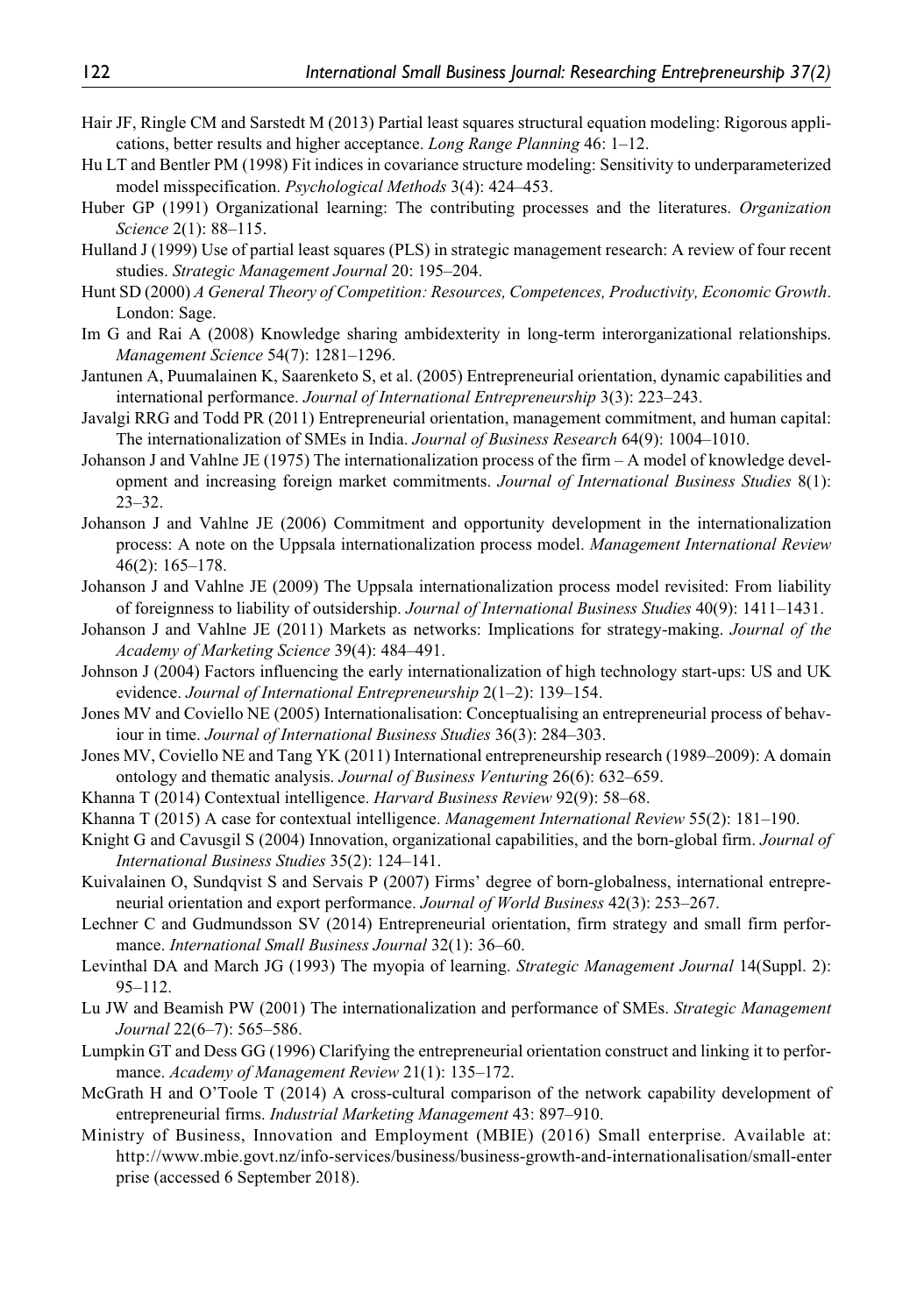- Mostafa RHA, Wheeler C and Jones MV (2006) Entrepreneurial orientation, commitment to the internet and export performance in small and medium sized exporting firms. *Journal of International Entrepreneurship* 3(4): 291–302.
- Nahapiet J and Ghoshal S (1998) Social capital, intellectual capital, and the organizational advantage. *Academy of Management Review* 23(2): 242–266.
- Nummela N, Saarenketo S and Puumalainen K (2004) Rapidly with a rifle or more slowly with a shotgun? Stretching the company boundaries of internationalising ICT firms. *Journal of International Entrepreneurship* 2(4): 275–288.
- Nunnaly J (1978) *Psychometric Theory*. New York: McGraw Hill.
- Oviatt BM and McDougall P (2005) Defining international entrepreneurship and modeling the speed of internationalization. *Entrepreneurship Theory and Practice* 29(5): 537–554.
- Podsakoff PM, MacKenzie SB and Podsakoff NP (2012) Sources of method bias in social science research and recommendations on how to control it. *Annual Review of Psychology* 65: 539–569.
- Politis D (2005) The process of entrepreneurial learning: A conceptual framework. *Entrepreneurship Theory and Practice* 29(4): 399–424.
- Politis D and Gabrielsson J (2009) Entrepreneurs' attitudes towards failure: An experiential learning approach. *International Journal of Entrepreneurial Behaviour and Research* 15(4): 364–383.
- Read S, Dew N, Sarasvathy SD, et al. (2009) Marketing under uncertainty: The logic of an effectual approach. *Journal of Marketing* 73(3): 1–18.
- Reinartz W, Haenlein M and Henseler J (2009) An empirical comparison of the efficacy of covariance-based and variance-based SEM. *International Journal of Research in Marketing* 26: 332–344.
- Ringle CM, Wende S and Becker JM (2015) Smart PLS 3. Available at: <http://www.smartpls.com>(accessed 9 September 2018).
- Rochford K (2010) Those who stayed loyal: An empirical examination of New Zealand manufacturers surviving in a global market. *Journal of Enterprising Communities: People and Places in the Global Economy* 4(4): 346–371.
- Sapienza HJ, De Clercq D and Sandberg WR (2005) Antecedents of international and domestic learning effort. *Journal of Business Venturing* 20(4): 437–457.
- Sarasvathy SD (2001) Causation and effectuation: Toward a theoretical shift from economic inevitability to entrepreneurial contingency. *Academy of Management Review* 26(2): 243–263.
- Sarasvathy SD, Kumar K, York JG, et al. (2014) An effectual approach to international entrepreneurship: Overlaps, challenges, and provocative possibilities. *Entrepreneurship Theory and Practice* 38(1): 71–93.
- Schweizer R, Vahlne JE and Johanson J (2010) Internationalization as an entrepreneurial process. *Journal of International Entrepreneurship* 8(4): 343–370.
- Scott-Kennel J (2013) Models of internationalisation: The New Zealand experience. *International Journal of Business and Globalisation* 10(2): 105–136.
- Sheehan KB and Hoy MG (1999) Using e-mail to survey Internet users in the United States: Methodology and assessment. *Journal of Computer-Mediated Communication* 4(3): 1–25.
- Sills SJ and Song C (2002) Innovations in survey research: An application of web-based surveys. *Social Science Computer Review* 20(1): 22–30.
- Sluis S and De Giovanni P (2016) The selection of contracts in supply chains: An empirical analysis. *Journal of Operations Management* 41: 1–11.
- Smilor RW (1997) Entrepreneurship: Reflections on a subversive activity. *Journal of Business Venturing* 12(5): 341–346.
- Sosik JJ, Kahai SS and Piovoso MJ (2009) Silver bullet or voodoo statistics? A primer for using the partial least squares data analytic technique in group and organization research. *Group & Organization Management* 34(1): 5–36.
- Stam W and Elfring T (2006) Entrepreneurial orientation and new venture performance: The mediating effect of network strategies. *Academy of Management Proceedings* 2006(1): K1–K6.
- Tang J, Kacmar KM and Busenitz L (2012) Entrepreneurial alertness in the pursuit of new opportunities. *Journal of Business Venturing* 27(1): 77–94.